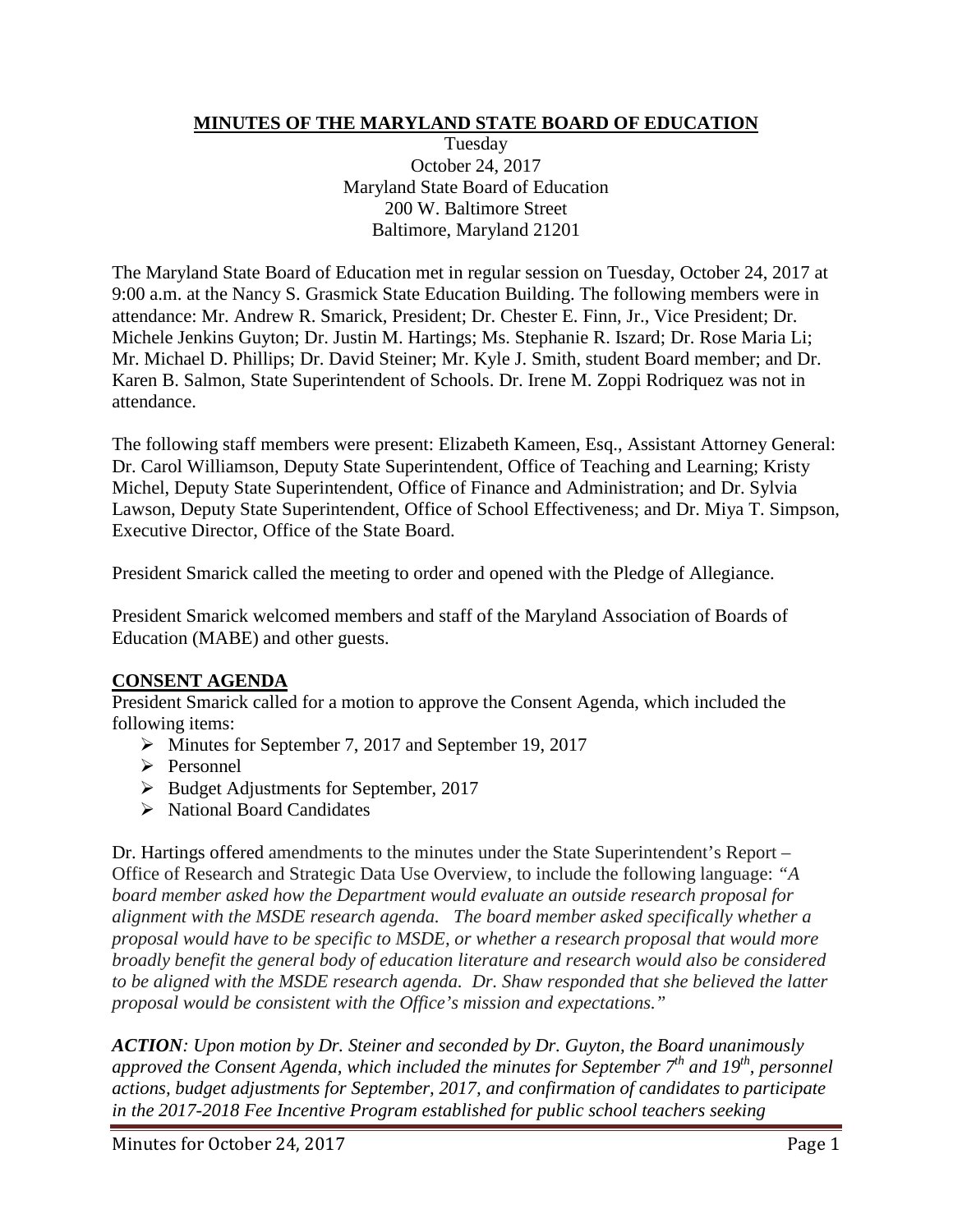*certification by the National Board for Professional Teaching Standards (NBPTS . (In Favor: 8; opposed: 0; abstained: 0)*

# **ORAL ARGUMENT**

The State Board heard the case of *Yvette Finley-Gaines v. Montgomery County Board of Education*. Ms. Kameen explained the procedures by which the Board hears oral arguments and introduced Daniel Mahone, Esq., representing Yvette Finley-Gaines (Appellant) and Judith Bresler, Esq., representing Montgomery County Board of Education

# **PUBLIC COMMENT**

President Smarick explained the guidelines by which the Board hears public comments. The following individuals provided public comments:

- David Sloan Regarding support for *Maryland Meals for Achievement* and helping more students in Maryland get the nutrition they need to succeed in school.
- Jaclyn Paris Regarding *Right to Read* and using structured literacy to support reading instruction and teacher training to help students learn to read.
- Andra Broadwater Regarding *Start School Later* and consideration of delaying school start times for Maryland students.
- $\triangleright$  Dr. Jerome Dancis Regarding PARCC Algebra Results and implications for students who meet and exceed expectations.
- Mary Ann Mears Regarding improving Arts Education in Maryland Schools.

# **TEACHER INDUCTION, RETENTION, AND ADVANCEMENT (TIRA) - SB 493**

*(Presenters: Ms. Mary Gable, Assistant State Superintendent, Division of Student, Family, and School Support; Sarah Spross, Assistant State Superintendent, Division of Educator Effectiveness)*

Ms. Spross provided an overview of SB 493 and an update on the final recommendations of the Teacher Induction, Retention, and Advancement Act of 2016 Workgroup. In the 2016 Maryland General Assembly, legislation was passed concerning teacher retention and induction. Chapter 740 (Senate Bill 493) - Teacher Induction, Retention and Incentive Act of 2016 altered incentives provided for teachers and created a new voluntary pilot program for first-year teachers to allow more time for planning, peer observation, and mentoring. Additionally, the Act required the Maryland State Department of Education (MSDE) to facilitate a group of stakeholders to include representatives of primary and secondary education, higher education, and education policy experts to determine effective recruitment, retention, and the promotion of quality educators at all levels. The workgroup was required to deliver an interim report to the Governor and the General Assembly on November 1, 2016, and to submit a final report on November 1, 2017.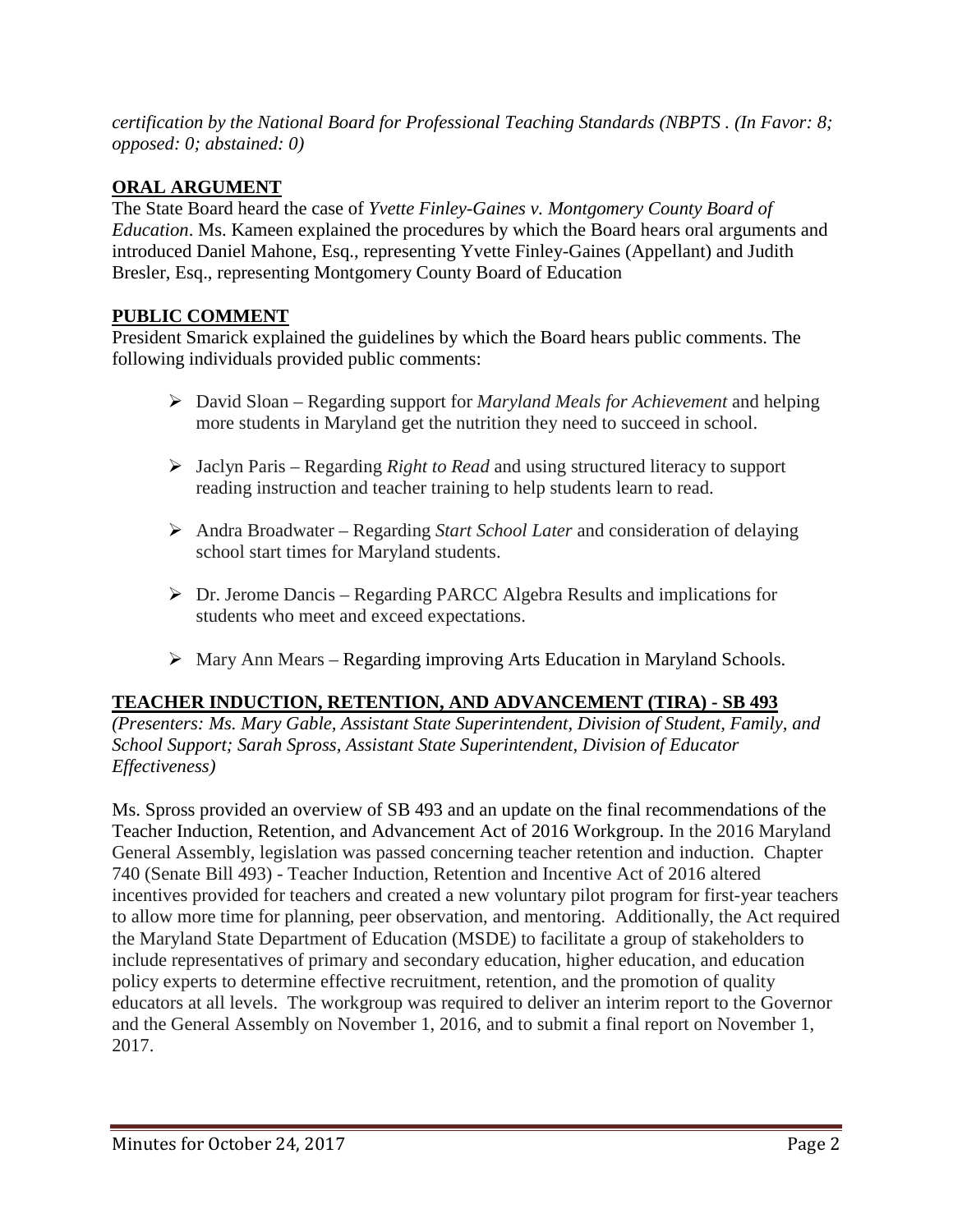Chapter 740 requires the reports to include:

- findings related to national board certification;
- teacher recertification:
- loan forgiveness;
- induction best practice;
- legislative changes that will ensure that teacher academies, as authorized under the Every Student Succeeds Act, will be of the highest quality and rigor if they are implemented in Maryland, and that the individuals that participate in these academies will be fully prepared and trained to be in a classroom in Maryland;
- a coordinated statewide strategy for recruiting, retaining, and promoting quality teachers at all levels of education; and
- the best methods of incentivizing effective teachers who choose to teach in lowperforming schools and schools with a critical mass of economically disadvantaged students.

Ms. Spross presented the recommendations developed by TIRA subcommittee and workgroup members, and MSDE's response to the recommendations. Final recommendations from the workgroup fall into four categories:

- Standards and accountability for educator preparation programs in Maryland;
- Certification of Maryland educators;
- Financial incentives for the recruitment and retention of teachers; and
- Mentoring and professional development for current teachers.

Ms. Spross discussed the worsening teacher shortage that is being experienced nationally and in Maryland, and the declining completion rates in educator preparation programs. She explained that these changes have caused some states to respond by adjusting the entrance requirements into their teacher preparation programs to keep pace with recruitment needs. She also noted that Maryland currently imports nearly 60 percent of its teachers from out-of-state.

President Smarick and Dr. Finn questioned whether "adjusting entrance requirements" meant lowering the bar. Ms. Spross agreed that some would say that and went on to explain that some would also say it is not just about changing the requirements to enter a preparation program but also to receive a certificate to teach in Maryland.

Dr. Hartings noted that given that 60 percent of Maryland's teachers come from elsewhere, that has to guide certification considerations and policy.

Ms. Spross acknowledged the concerns of Board members and that teacher preparation and certification go hand in hand. In response to a question from Dr. Finn regarding the direction of the presentation and follow-up, Ms. Spross explained that the purpose of today's presentation was to provide the Board with the opportunity to hear the recommendations of the Committees and the work groups before the report was submitted to the General Assembly. The next step is for the department to bring back a comprehensive plan to the State Board and the Professional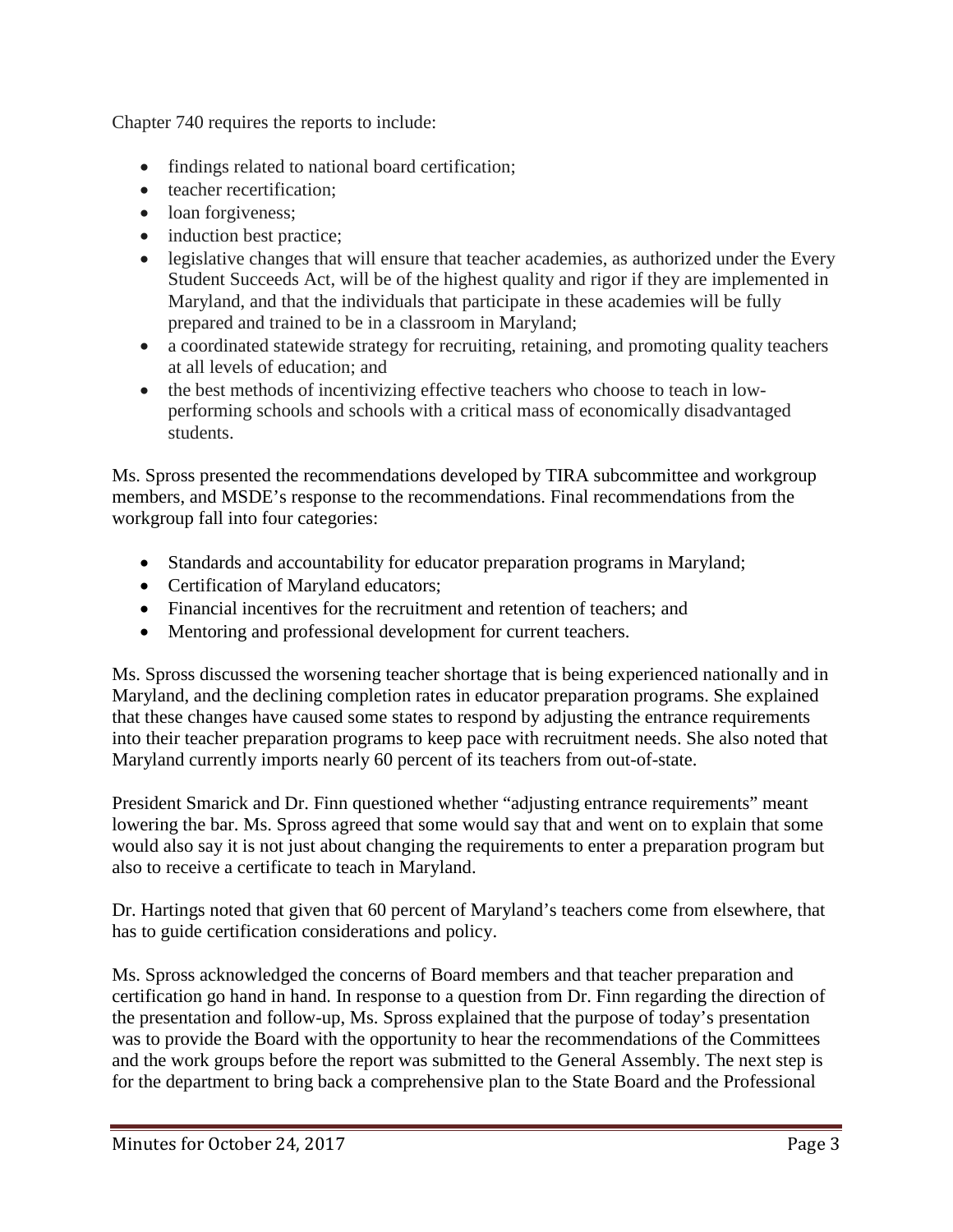Standards for Teacher Education Board (PSTEB) outlining where they believe the recommendations need to fall for each Board's consideration and policy decisions.

Board members also inquired about the availability of training in implicit bias and cultural competencies in teacher preparation programs and discussed the importance of raising standards and accountability measures for Maryland's teacher preparation programs and why some teachers who begin their careers in Maryland leave after a few years to go to work in other states.

Presented Smarick suggested forming a small committee/workgroup of Board members to work with and attend some of the meetings of the TIRA workgroup and report back to the Board Ms. Iszard, Dr. Finn, and Dr. Steiner volunteered to serve on this workgroup.

*ACTION: None. For information and discussion only.*

# **GRADUATION REQUIREMENTS**

(Presenters: Dr. Carol Williamson, Deputy Superintendent for Teaching and Learning; Dr. Doug Strader, Director, Planning and Assessment)

Dr. Williamson opened the discussion about graduation requirements and the Bridge Plan for Academic Validation. Dr. Williamson reminded Board members that this is a follow up to last month's discussion, which included making language changes to the COMAR requirement and removing from that regulation the incremental scores that were previously set. She explained that the presentation today would focus on recommendations for the passing score and the use and rationale behind the use of a cohort model.

Dr. Strader presented a review of assessment requirements and proposed recommendations for passing scale scores for English 10 and Algebra, as well as a cohort approach for addressing the introduction of new assessment requirements. The MSDE recommended adopting a score of 725 for all graduating classes prior to the graduating class of 2023-24, and monitoring assessment data annually for possible adjustments to the passing score.

Dr. Strader discussed the implementation timeline of the Maryland College and Career Readiness Standards and the rationale to be considered in adopting a cohort approach, framing this discussion around the consideration that when setting passing scores, it should also be taken into account when it is reasonable to expect full demonstration of the mastery of the breadth and depth of the CCR Standards once students have been exposed.

Dr. Strader presented information on the counts of students (by grade) achieving 725 or higher and 750 or higher for cohorts starting with grade 5, as well as information about the passing rates He noted that it is best to start a cohort model with current sixth graders, which is the first cohort to have been introduced and fully exposed to the full breadth and depth of Maryland's CCR Standards. He explained that it makes sense to start with the  $6<sup>th</sup>$  grade class because if you start with a cohort following that class, for instance, starting with a typical 9<sup>th</sup> grade class, you would be missing half of those students that have taken the Algebra I assessment in middle school.

Dr. Williamson commented that students should be exposed to the curriculum if being assessed on it, adding that teachers should also be adequately trained to implement them before students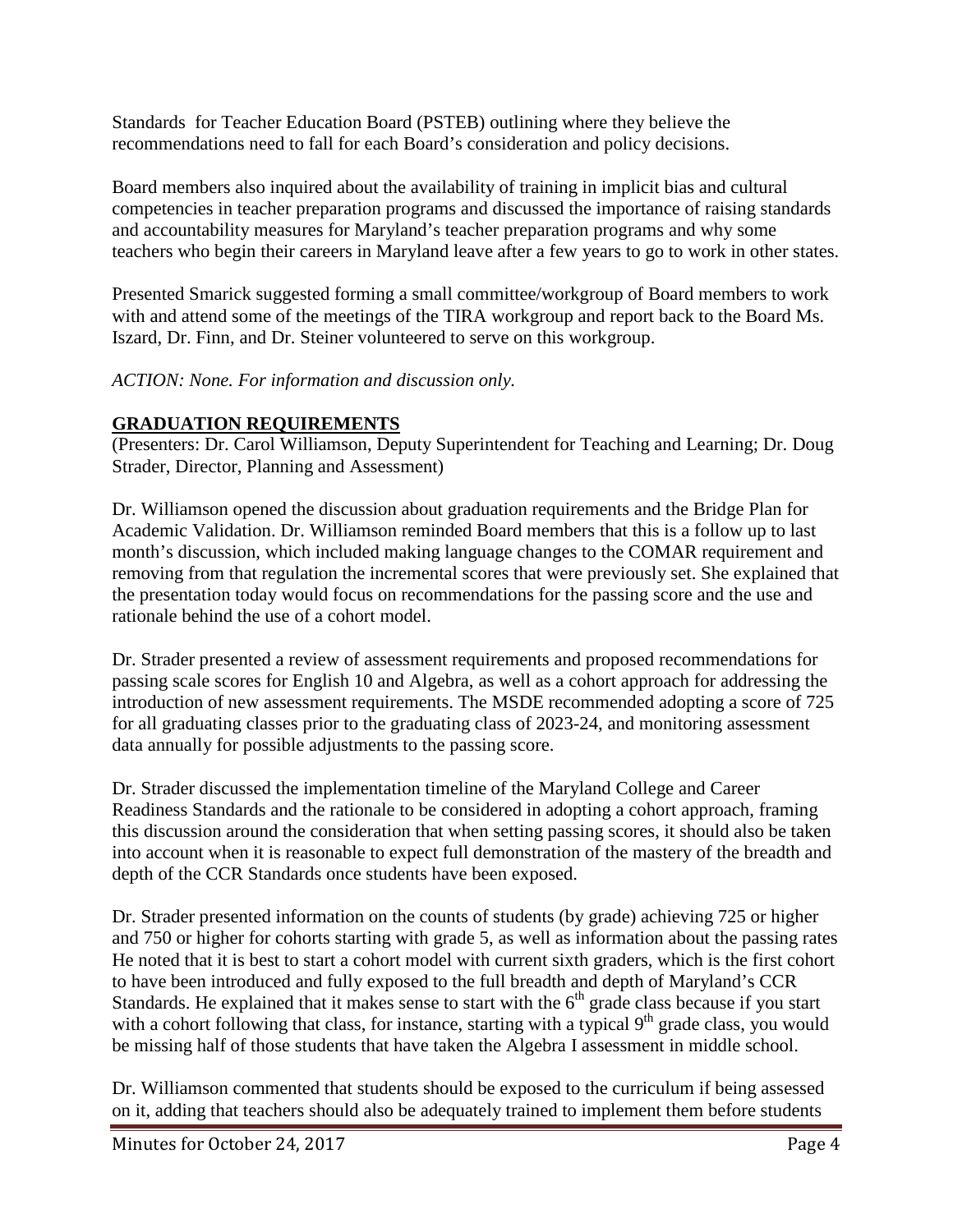are tested. Dr. Guyton agreed that there should be a focus on the reasonable timeline for teachers to have mastered the material so that we can realistically expect students to be able to master it. Dr. Finn agreed but also noted that the current accountability system hinges on student performance rather than teacher mastery.

President Smarick expressed disagreement with the idea that students cannot be held accountable for their performance/progress just because every student has not been exposed to the standards and believes "we should not have to wait." Dr. Salmon agreed, but believes that consideration must be given for and/or in cases of high stakes tests.

Board members engaged in a lengthy discussion about its previous decision to apply an incremental approach, which set 725 as the initial passing score with annual incremental changes (8 points per year) that were to begin in the current year. Board members expressed concerns about waiting to raise the score from 725 and decreasing the score requirement(s) previously agreed upon. Dr. Li also expressed concerns about arbitrarily choosing a number as a passing score instead of basing it on what it is believed that students should know by the time they graduate, and putting more resources into helping students get to that point.

Board members also discussed what a Maryland high school diploma does and should mean, and whether it indicates a student is/should be college ready, and the requirements necessary for earning the diploma. Dr. Williamson noted that many states are grappling with this issue of students successfully completing curriculum requirements but not passing assessment requirements necessary to earn the diploma. The discussion also focused on whether the state should have different designations or versions of diplomas such as one that denotes college readiness and another that signifies an acceptable standard of course completion but not the requirements for college readiness. Ms. Iszard expressed concerns about the potential for this approach to set up a dual track system that could negatively impact certain groups of students, particularly students of color, as has been seen with the disproportionate number of African-American students who participate in the Bridge option.

Dr. Finn made a motion that the cohort that is expected to graduate from high school in 2023-24 and all subsequent cohorts will be deemed to have passed the State's Assessments if students taking those assessments achieve a score of 750, and that the score of 725 will continue for the current cohort of students (currently in the  $7<sup>th</sup>$  grade and above).

Upon further discussion, President Smarick expressed concerns about lowering the passing score of 725 from the incremental increases that were previously agreed to by the Board (which should have been increased to 733 for the current year). Ms. Iszard expressed concerns and her opinion that "students should have a level playing field and access to the quality curriculum and instruction they deserve." Dr. Hartings said he is "hesitant to codify that to have a Maryland diploma you need to be college ready," and stated that he is not ready to do that but would support the motion for the sake of the cohort model. Dr. Guyton indicated she would be opposed for reasons she has stated previously regarding the cut off being "arbitrary and unreasonable. "

**ACTION**: *Upon motion by Dr. Finn, seconded by Dr. Steiner, the Board approved a passing score of 750 for the cohort that is expected to graduate from high school in 2023-24 and*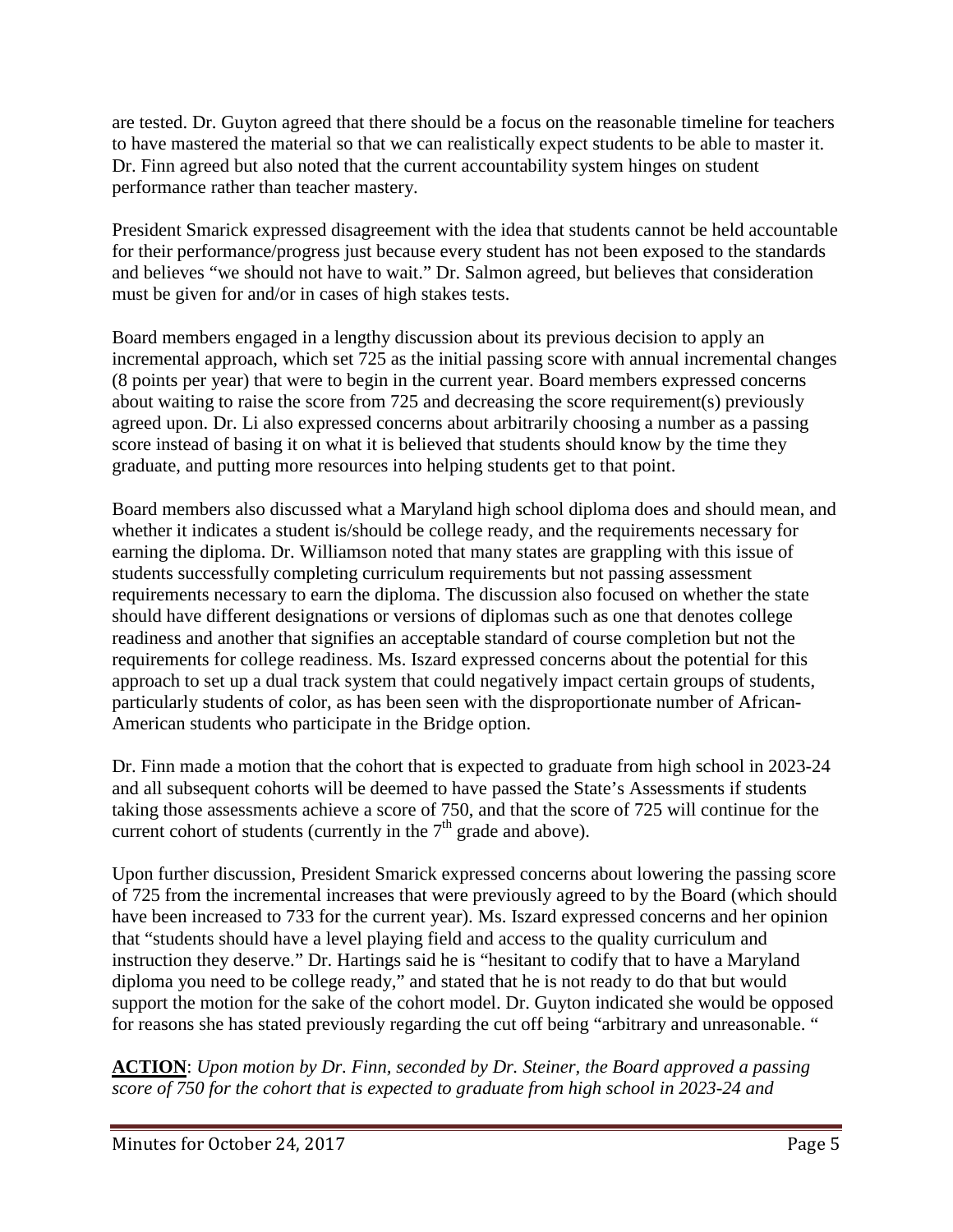*subsequent cohorts, and a passing score of 725 for the students currently in the 7th grade and above. (In favor: 6 – Dr. Finn, Ms. Iszard, Dr. Steiner, Dr. Li, Dr. Hartings, Pastor Phillips; Opposed: 3 – President Smarick, Dr. Guyton, Mr. Smith; Abstained: 0)*

# **BRIDGE PLAN FOR ACADEMIC VALIDATION**

(Presenter: Dr. Carol Williamson, Deputy Superintendent for Teaching and Learning; Dr. Doug Strader, Director, Planning and Assessment)

Dr. Williamson provided an overview of the Bridge Plan for Academic Validation, to include the purpose of the Bridge Plan and how it was developed and has been revised over time. She also discussed eligibility requirements for participation in Bridge and the validation, review and scoring process. In response to requests from Board members during the October meeting, Dr. Williamson also provided information regarding assessment requirements and alternative methods utilized in other states.

There was extensive discussion among Board members and concerns regarding who utilizes the Bridge option as an alternative (highlighting the disproportionate number of African American students enrolled in Bridge), selection procedures, completion rates, and the validity and rigor of Bridge projects. Dr. Steiner commented that the current percentages of students graduating from schools in Maryland through a Bridge project with an almost dismal pass rate is unacceptable.

Ms. Iszard voiced concerns regarding Bridge producing separate pathways that could lead to separate lives for students and that there should be a standard for the State and "a better way of producing a better system that can cause students not to have a separate pathway". She suggested inviting leaders from the LEAs to speak at a future meeting about how Bridge projects are implemented.

Pastor Phillips agreed with Ms. Iszard's concerns and suggested having listening tours throughout the state to hear from district leaders and other stakeholders.

President Smarick agreed that listening is important but expressed his desire to take a firmer line on this.

Dr. Shaw shared data in response to the Board's request for information about what is happening in other states related to graduation requirements, assessments, and alternative pathways. Dr. Shaw explained that this is a "moving target, because things are changing from yesterday to today." Dr. Shaw shared the following findings:

- $\triangleright$  Approximately 34 states have no assessment requirement, or require students to take an assessment but they are not required to pass in order to graduate
	- o 32 of them have no requirement
	- an additional 2 of them, allow students to take it and it is factored into the course grade. Students have to pass that course in order to graduate, but do not need to pass the assessment in order to graduate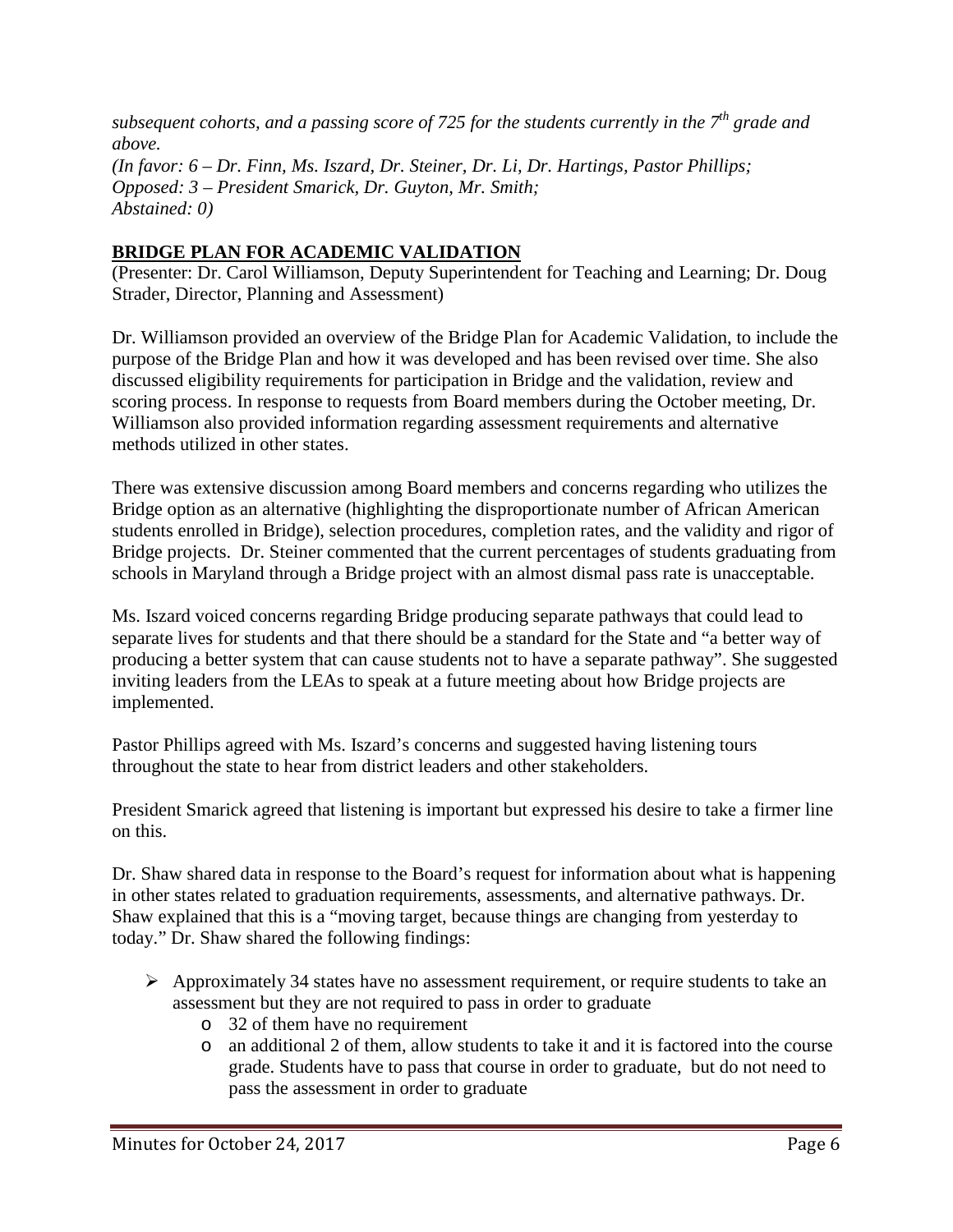$\triangleright$  Of the remaining 17 states with no assessment requirement about 17 of them have an alternative pathway that does not require assessment. They may have alternative pathways that also do require assessment, but those alternative pathways range among a variety of options (portfolio, waiver, exemption by the principal, remedial course work, etc.).

Regarding how students get into the alternative pathway or the no assessment pathway that also varies by state. In some states, if you fail once you are on the alternative track or you take alternative assessments; some have multiple steps to that; some have a minimum threshold on the exam.

Based on the information she was able to obtain, Dr. Shaw concluded that Maryland's pathways are comparable to what is happening in other states. She said it is unclear, however, whether the disproportionate use of the pathway for certain populations is comparable because that data is not readily available or made public by states.

Following further discussion about alternative pathways and differentiated diplomas, President Smarick presented a motion to direct the MSDE staff to provide the Board with information investigating the pros and cons and different ways of going about differentiating students high school performance on their diploma (whether it's an endorsement or different types of diploma's), recognizing different levels of performance coming out of high school through the diploma. There was general support of the motion. Dr. Guyton, Ms. Iszard and Mr. Smith underscored that their support is for an investigation and information to be brought back to the Board.

*ACTION: Upon motion by President Smarick and seconded by Dr. Steiner, the motion was unanimously approved. (In favor: 9; Opposed: 0; Abstained: 0).*

# **BOARD REPORTS AND PLANNING**

# *Mental Health Committee Update***:**

*(Presenters: Dr. Sylvia Lawson, Deputy Superintendent for School Effectiveness; Mr. Walter Sallee, Director, Division of Student, Family and School Support; and Dr. Deborah Nelson, Section Chief, School Safety and Climate and Specialist, School Psychological Services)*

An overview of the work of the Mental Health Committee. The Committee was created in July 2016 with the support of the State Board and State Superintendent and under the leadership of Dr. Guyton and Ms. Iszard. The Committee was formed to address concerns regarding student mental health and explore best practices for supporting students and LEAs in addressing issues. Suicide prevention and human trafficking emerged as two primary areas of focus. The Committee met regularly for than a year, engaging various State partners in discussions around existing efforts to address student mental health and recommendations for specific actions for consideration by MSDE and the State Board.

Specific committee activities and accomplishments include: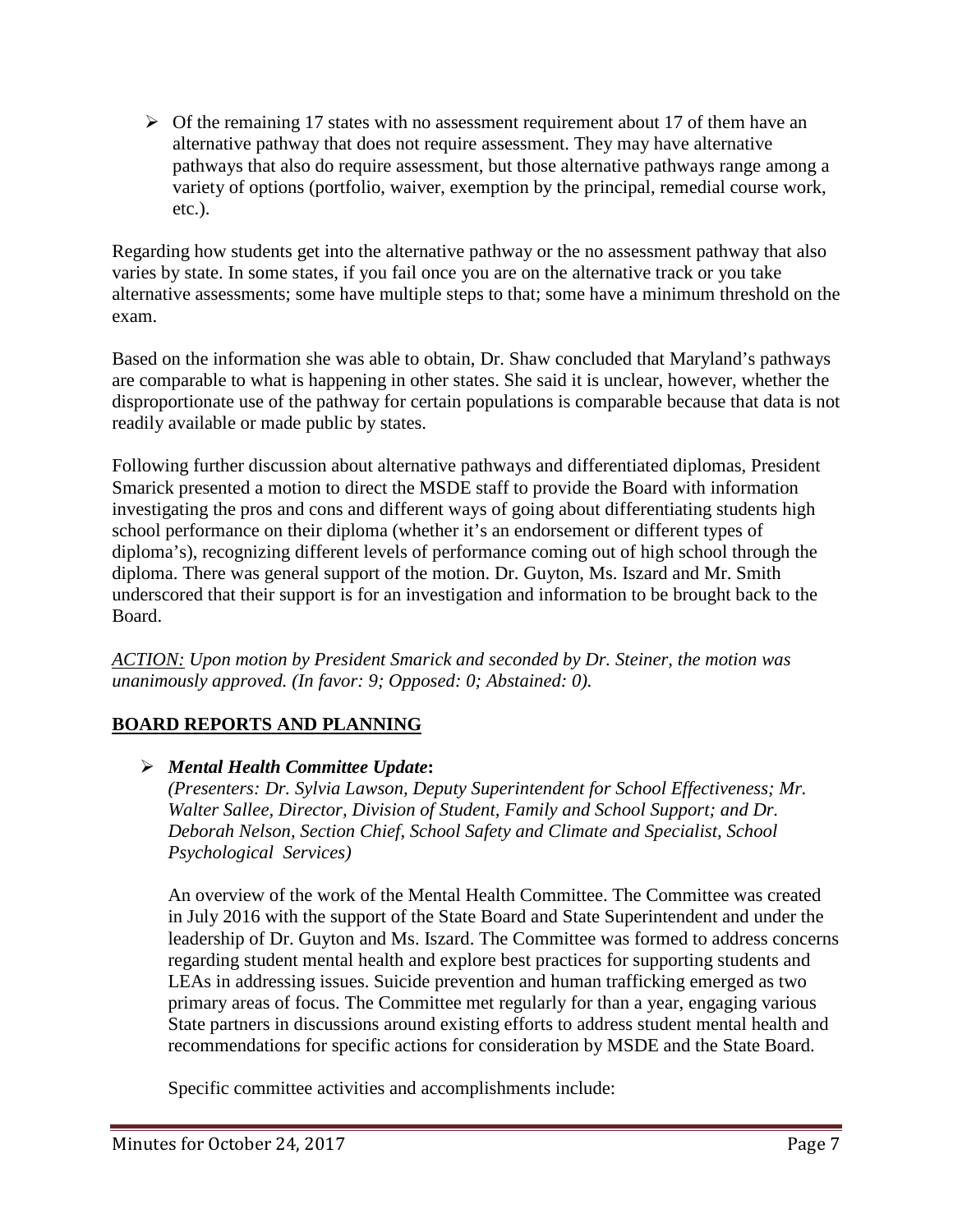- Conducted a needs assessment among LEAs to identify current programs and practices.
- Collaborated with national, State and local experts.
- Reviewed relevant State statutes, regulations, and policies.
- Examined national examples of State Board approaches to addressing student mental health.
- Identified evidence-based practices.
- Developed the *Resource Guide of Maryland School Mental Health and Wellness Programs(*[http://www.marylandpublicschools.org/about/Pages/DSFSS/SSSP/Suic](http://www.marylandpublicschools.org/about/Pages/DSFSS/SSSP/Suicide/index.aspx) [ide/index.aspx\)](http://www.marylandpublicschools.org/about/Pages/DSFSS/SSSP/Suicide/index.aspx)
- Created two new websites to provide information to districts regarding youth suicide [\(http://www.marylandpublicschools.org/about/Pages/DSFSS/SSSP/Suicide/index.](http://www.marylandpublicschools.org/about/Pages/DSFSS/SSSP/Suicide/index.aspx) [aspx\)](http://www.marylandpublicschools.org/about/Pages/DSFSS/SSSP/Suicide/index.aspx) and human trafficking [http://marylandpublicschools.org/about/Pages/DSFSS/SSSP/CAN-](http://marylandpublicschools.org/about/Pages/DSFSS/SSSP/CAN-HT/index.aspx)[HT/index.aspx\)](http://marylandpublicschools.org/about/Pages/DSFSS/SSSP/CAN-HT/index.aspx)

The committee identified the following priorities:

- Increase awareness and visibility (Awareness).
- Provide statewide guidance, professional development, and technical assistance/support (Guidance).
- Gather and maintain relevant local and statewide data on the effectiveness of programs and practices to evaluate effectiveness (Evaluation).
- Encourage/facilitate coordination and collaboration among local school systems, state agencies, policy makers, and community partners (Coordination and Collaboration).
- Identify policy gaps and opportunities to strengthen existing regulations to ensure the necessary supports at the State and local levels (Policy/Regulations).

The following recommendations were presented:

## *Suicide*:

- Acknowledge, recognize, and facilitate State and local school system awareness of mental health concerns of youth.
- Provide continuous updated statewide guidance and comprehensive training for staff (to include educators, administrators, student services personnel) around mental health, with an initial focus on suicide prevention, to increase knowledge and skills of supporting students at risk for suicide.
- Develop mechanisms to determine the impact of suicide prevention programs.
- Explore and share with local school systems external funding opportunities to leverage partnerships with state agencies and national organizations to promote coordination of youth suicide prevention efforts.
- Develop regulations and policies to support school staff in delivering uniform and equitable services to students with mental health concerns, particularly students at risk for suicide.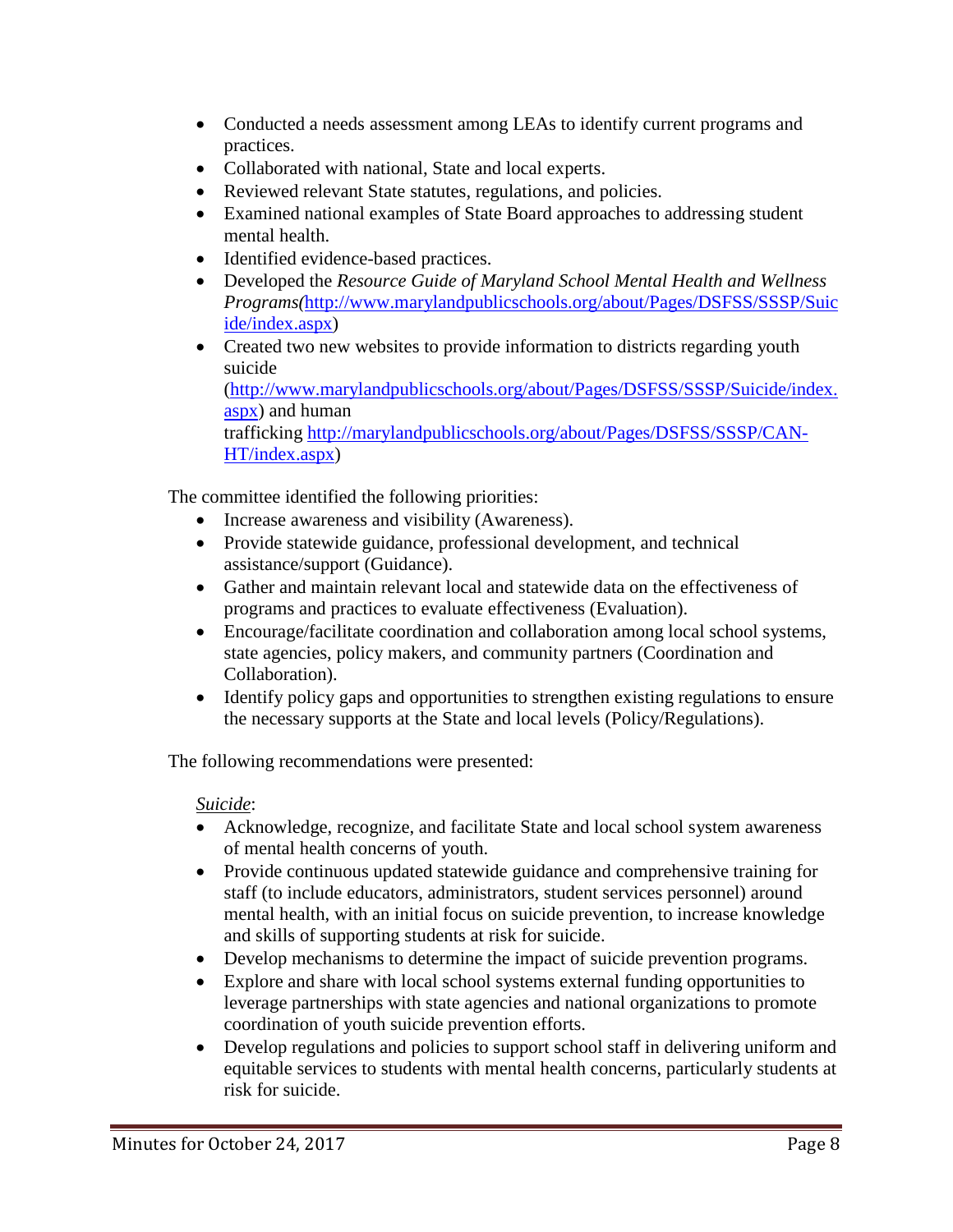## *Human Trafficking*:

- Promote collaboration and alignment among mental health awareness efforts within the MSDE and across the State in order to emphasize the link between mental health, trauma, and human trafficking.
- Consult and collaborate with state-level agencies, school staff, and partners to develop guidance for local school systems around comprehensive child abuse policy, procedures, and training, which include human trafficking.
- Ensure that uniform evaluation measures are used to monitor the effectiveness of training.
- Facilitate coordinated and collaborative efforts among agencies on human trafficking prevention.
- Ensure that local procedures for reporting child abuse are updated to include human trafficking.

President Smarick thanked Dr. Guyton and Ms. Iszard for their leadership and dedication to this important issue. Dr. Guyton thanked the Board for their support and recognition of the importance of supporting the whole child. Dr. Guyton and Ms. Iszard also thanked the staff on the committee for their hard work.

The presenters concluded with a discussion of next steps and future plans for the committee, which include beginning to implement some of the strategies and action plans that have been shared and return to the Board with future updates and policy recommendations.

Board members and Dr. Salmon thanked the committee and staff for their work.

*\_\_\_\_\_\_\_\_\_\_\_\_\_\_\_\_\_\_\_\_\_\_\_\_\_\_\_\_\_\_\_\_\_\_\_\_\_\_\_\_\_\_\_\_\_\_\_\_\_\_\_\_\_\_\_\_\_\_\_\_\_\_\_\_\_\_\_\_\_\_\_\_\_\_\_\_\_\_*

*ACTION: None. For information and discussion only.*

# *Discussion of tentative agenda items for the December 4th and 5th State Board Meetings:*

- Board members agreed to continue to hold Monday, December  $4<sup>th</sup>$  for a work session, as needed. The Executive Board will meet on October 31<sup>st</sup> to discuss and finalize the December meeting agenda.
- Dr. Finn reminded the Board of previous discussions around planning an administrative retreat/work session to review and update Board procedures and policies, and suggested considering the December 4<sup>th</sup> date for this discussion. President Smarick and Dr. Salmon agreed this is necessary but said they would prefer to wait until appointments for current Board vacancies are made and new members are on board.
- Dr. Li inquired about inviting representatives from the Educational Testing Service (ETS) to a future meeting to present information regarding their teacher licensure and certification assessments and evaluation tools. Dr. Steiner supported this request.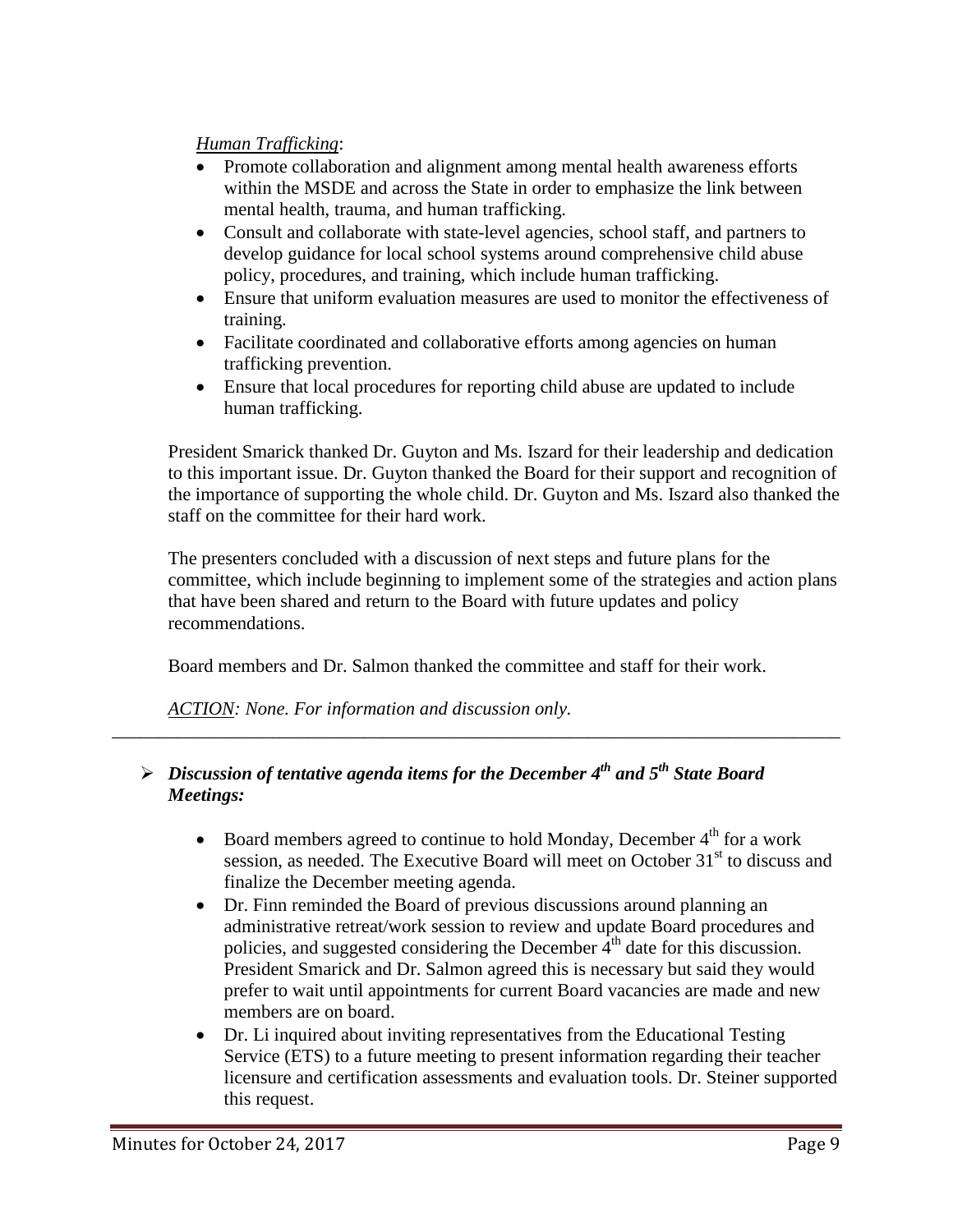## *Board Member Updates/Comments:*

- President Smarick suggested forming a small policy review committee and volunteered to serve with other Board members who are willing. Dr. Li and Dr. Hartings agreed to serve on the committee. Dr. Simpson will follow up with committee members to schedule a conference call.
- Ms. Iszard requested a session focused on the Bridge Plan and having LEAs come to speak with the Board about their projects and the rationale behind them. Dr. Salmon will work on this and report back to the Board with updates.
- Dr. Guyton agreed to represent the State Board on the Division of Labor, Licensing, and Regulation's (DLLR) Maryland Adult Learning Advisory Council (MALAC).

*ACTION: None. For information and discussion only.*

# **STATE SUPERINTENDENT'S REPORT**

 **Update on Office of Research and Strategic Data Use Protocol and Webpage** *(Presenter: Dr. Dara Shaw, Executive Director)*

Dr. Shaw provided information on the status of external research requests. The External Research Review Committee met in October and provisionally approved a proposal submitted by the Center for Research on Education Outcomes (CREDO) at Stanford University. CREDO was asked to make minor revisions to its proposal (include a timeline and list of all researchers who will have access to the data) and upon receipt of this information the Committee would grant full approval.

Dr. Shaw also provided an update on the new webpage that has been created, which described the Office and directs users to a variety of resources. The webpage also includes guidance for researchers interested in conducting research with MSDE.

*ACTION: None. Information and discussion only.*

## **Maryland Center for School Safety**

*(Presenter: Edward Clarke, Executive Director)*

Mr. Clarke provided an overview of the Maryland Center for School Safety. This included its legislative origin, mandated functions and duties, board composition, and key highlights and accomplishments.

*ACTION: None. For information and discussion only.*

# **EXECUTIVE SESSION**

Pursuant to § 3-305(b)(1) $\&$ (7) of the General Provisions Article, Annotated Code of Maryland, and upon motion of President Smarick, seconded by Dr. Finn, and with unanimous agreement, the Maryland State Board of Education met in closed session on Tuesday, October 24, 2017 in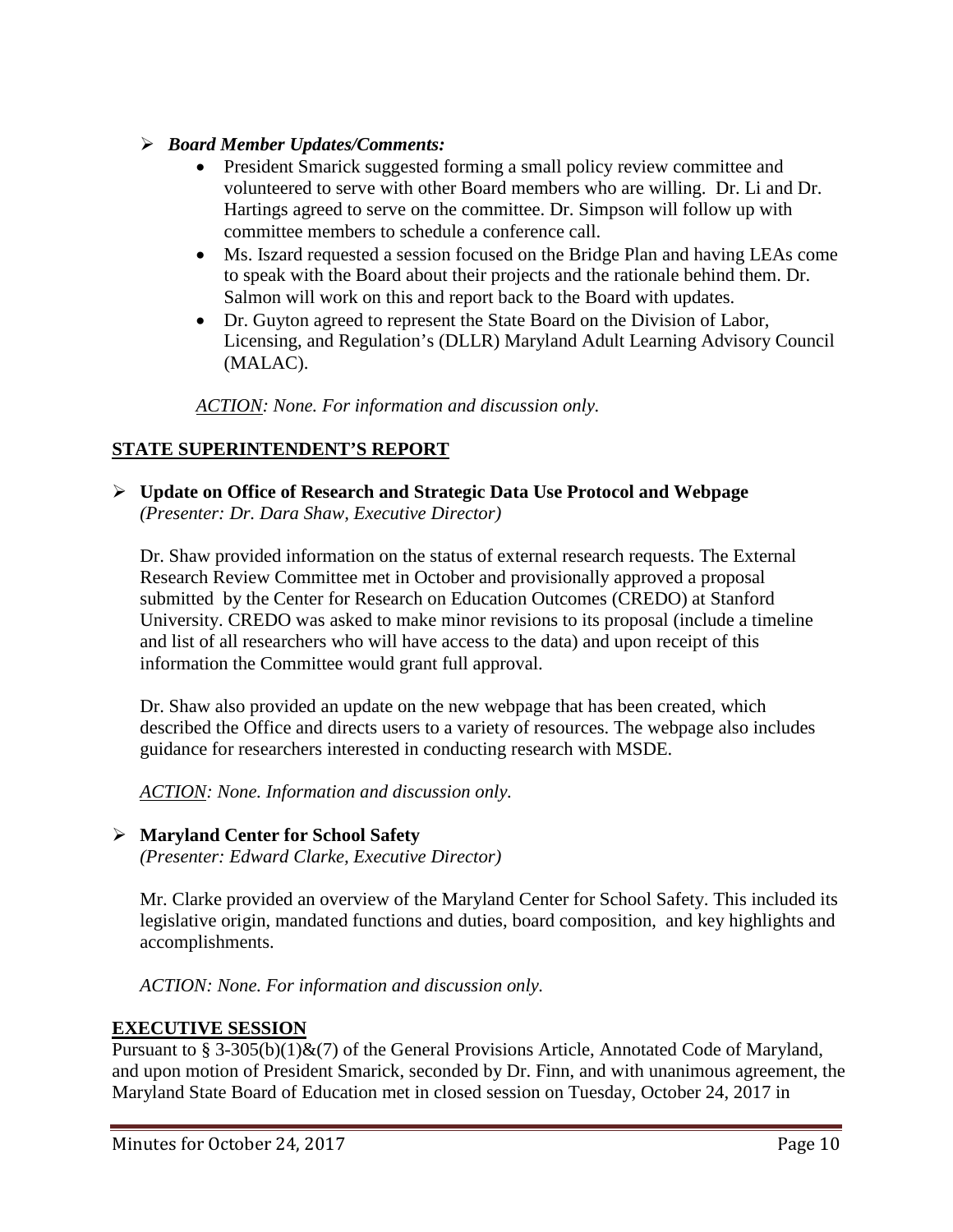Conference Room  $#1, 8$ <sup>th</sup> Floor, at the Nancy S. Grasmick Building. All board members were present except Dr. Irene Zoppi Rodriquez. Also in attendance were Dr. Karen Salmon, State Superintendent of Schools, Dr. Sylvia Lawson, Chief Performance Officer, Dr. Carol Williamson, Chief Academic Officer, Kristy Michel, Chief Operating Officer, Dr. Miya Simpson, Executive Director, Office of the State Board and Assistant Attorneys General, Elizabeth Kameen, Jackie La Fiandra and Derek Simmonsen.

The Executive Session commenced at 1:20 p.m. At that time, the State Board approved three Opinions and five Orders for publication.

- *Kevin and Leah B. v. Howard County Board of Education –* early K entry Opin. No. 17-38
- *Donna Young v. Prince George's County Board of Education (II)* employee termination – Opin. No. 17-39
- *Yvette Finlay-Gaines v. Montgomery County Board of Education –* teacher termination Opin. No. 17-34
- *Jatin W. v. Montgomery County Board of Education –* residency **Amended** Order No. OR17-14
- *Heather A. v. Anne Arundel County Board of Education –* residency Order No. OR17-15
- *Kiona B. v. Anne Arundel County Board of Education –* student transfer Order No. OR17-16
- *Richard and Julia B. v. Howard County Board of Education –* walking route Order No. OR17-17
- *Lee Thomassen v. Baltimore County Board of Education –* request for reconsideration Order No. OR17-18

Kristy Michel explained the status of the Prince George's County Public Schools audit. The Board received legal advice on their legal options in response to the Prince George's County Public School System audit.

The State Superintendent disseminated an ESSA Title IV updated without discussion.

The Board and the State Superintendent finalized the goals and priorities on which the Superintendent would be evaluated.

The Executive Session ended at 2:35 p.m.

# **RECONVENE**

The Board reconvened in public session at 2:50 p.m.

# **STATE SUPERINTENDENT'S REPORT**

 **Partnership for Assessment of Readiness for College and Careers (PARCC) Update** *(Presenters: Dr. Carol Williamson, Chief Academic Officer; Dr. Doug Strader, Director, Planning and Assessment)*

Report on the supplemental analyses of the 2017 PARCC Results in response to a request from Board members during the September  $19<sup>th</sup>$  meeting. The analyses included: black/white and other achievement gaps for all subjects; trends in proficiency rates and achievement gaps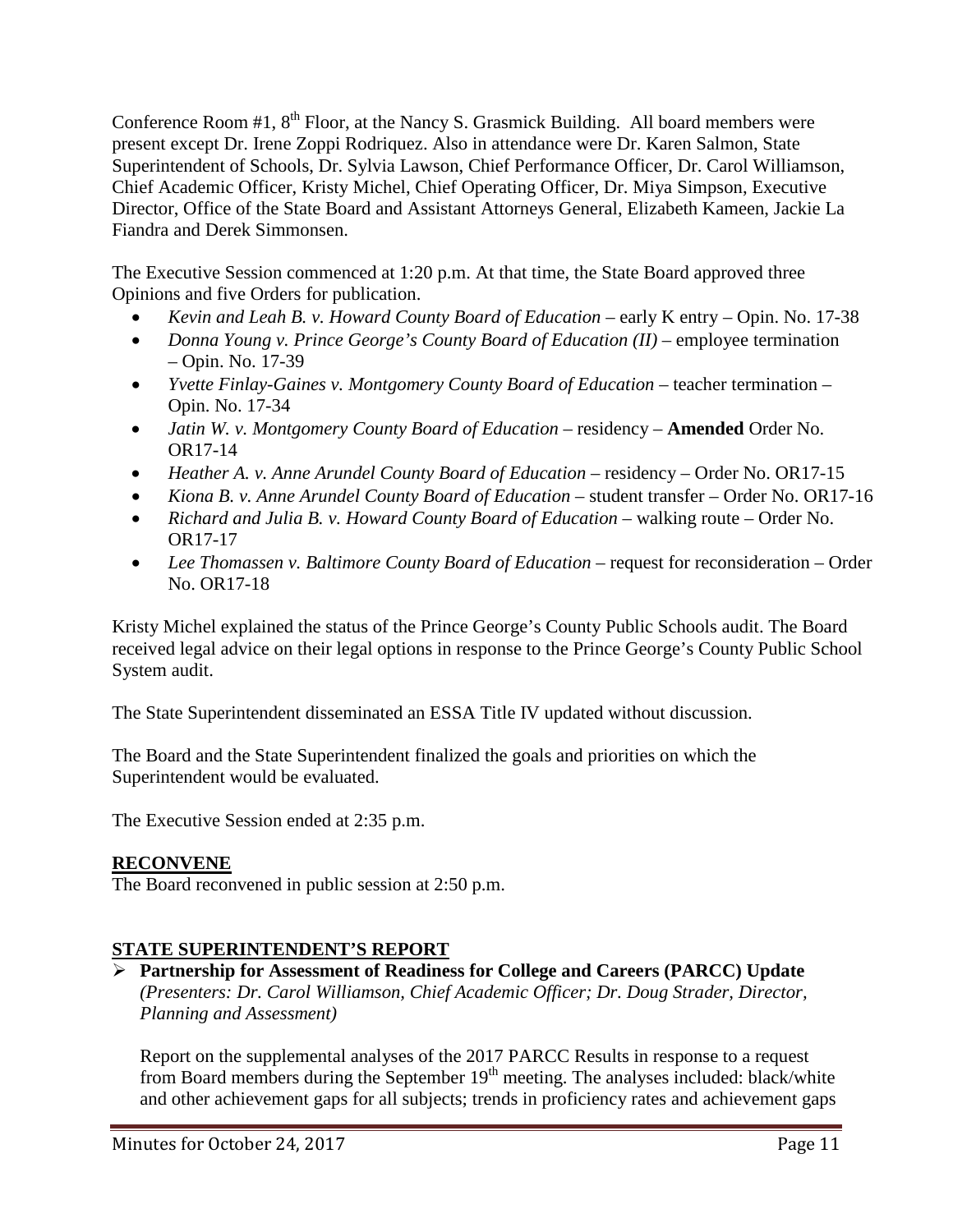(2015-2017), and proficiency rates for FARMS and non-FARMS students, by other selected groups.

*ACTION: None. For information and discussion only.*

# **Update on MSDE's Recent Grants and Awards**

Dr. Salmon and staff informed the Board members about the following grants recently awarded to MSDE:

• *U. S. Department of Education Charter Schools Program Grant* Supports the startup, expansion, and replication of public charter schools and promotes quality through technical assistance activities for charter school applicants and local school systems. The initial award is \$5,490,859 over a two-year period. (October 1, 2017 – September 30, 2019). The total award is \$17,222,222 over five years through September 30, 2022. Grants for years three through five will be dependent on federal appropriations.

Board members requested future updates regarding the Charter Schools Program Grant.

- *Federal Striving Readers' Comprehensive Literacy (SRCL) Grant* Supports the advancement of literacy skills for all children from birth through grade 12, with special emphasis on disadvantaged children, including children living in poverty, English learners, and children with disabilities. The award is for \$45 million over three years. Of the 16 SRCL grants awarded in 2017, Maryland received the third highest award.
- *2017-2018 Broadening Options and Opportunities for Students Today (BOOST) Scholarship Program* Provides scholarships for students eligible for the free or reduced-price meal program to attend eligible nonpublic schools. A total of \$6.1 million is available for 2017-2018. As of October 2, 2017, \$5.5 million had been awarded.
- *Javits Gifted and Talented Students Education Act Grant* Supports initiatives to develop and scale up models serving students who are underrepresented in gifted and talented programs. The goals of the grant are to 1) work in partnership with Johns Hopkins University CTE to create an online platform that will be a repository of resources, as well as a collaborative e-community for educators, students, families, researchers, higher education, and community members; and 2) research and develop an equitable state policy and supporting guidelines for the identification of gifted and talented students. Maryland received \$323,762 for the first budget period. It is anticipated that the grant will be for 5 years, totaling \$1,597,938.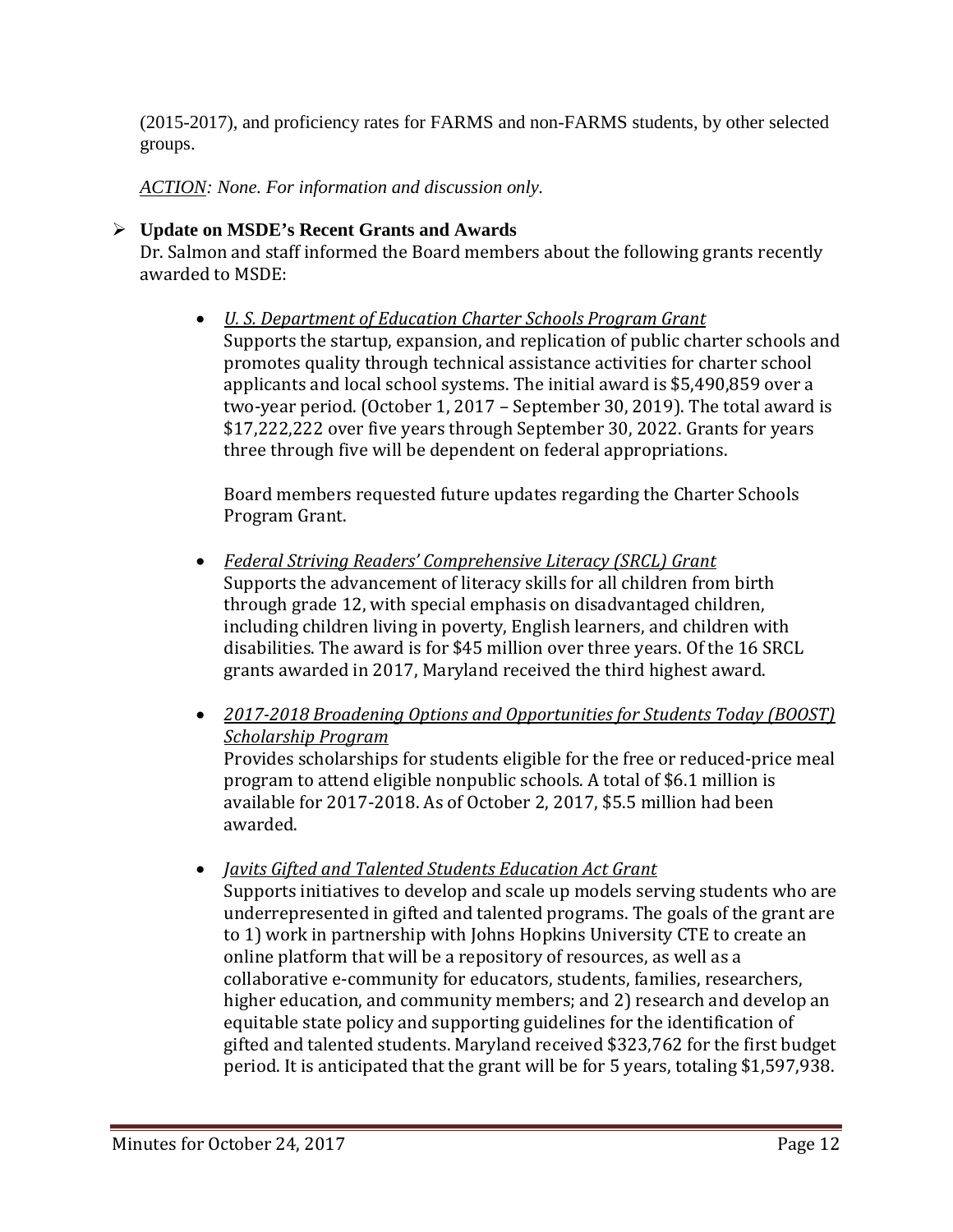*ACTION: None. For information and discussion only.* 

# **FINANCIAL REPORTING REQUIREMENTS**

*(Presenters: Dr. Karen B. Salmon and Ms. Kristy Michel, Deputy Superintendent for Finance and Administration)*

Dr. Salmon and Ms. Michel briefed the State Board on the status of audit reports of local school systems and requested authorization to withhold funds from local school systems that are not in compliance with the provisions of §5-114 of the Education Article. Senate Bill 894. The Education Fiscal Accountability and Oversight Act of 2004 strengthens the authority of the State Superintendent and the State Board to monitor the fiscal health of local school systems and provides for the enforcement of the requirements through the withholding of funds.

Ms. Michel informed the Board that there were currently two systems that had not yet submitted their annual audit reports.

*ACTION: Upon motion by Dr. Hartings and seconded by Dr. Steiner, the State Board voted unanimously to authorize the State Superintendent to notify the Comptroller to withhold 10% of the November State aid payment and each subsequent installment for any system that is not in full compliance with §5-114 of the Education Article. (In favor: 8; Opposed: 0; Abstained: 0. President Smarick was not present.)*

## **REGULATORY ACTIONS**

*(Presenter: Mary Gable, Assistant State Superintendent, Division of Student, Family, and School Support)*

## **Emergency Planning Guidelines for Local School Systems**

An update on the MSDE's Emergency Planning Guidelines for Local School Systems and request to approve revisions made to the guidelines. The MSDE worked with the Maryland Center for School Safety (MCSS) to convene a diverse workgroup of stakeholders, which included disability advocacy groups, parents, and State and local professionals. Ms. Gable explained that the guidelines, as currently written, are not adequate in terms of what specific factors should be considered in an emergency to accommodate, safeguard, and evacuate individuals with disabilities. The updated guidelines contain specific information that should be considered, based on current best practices, to assist all students, staff, and visitors (including individuals with disabilities) in the event of an emergency.

*ACTION: Upon motion by Dr. Finn and seconded by Mr. Smith, the State Board voted unanimously to approve and adopt the updated Emergency Planning Guidelines for Local School Systems and Schools. (In favor: 8; Opposed: 0; Abstained: 0. President Smarick was not present.)*

# **COMAR 13A.07.08** *Incentive Program for Certification Alignment (AMEND)*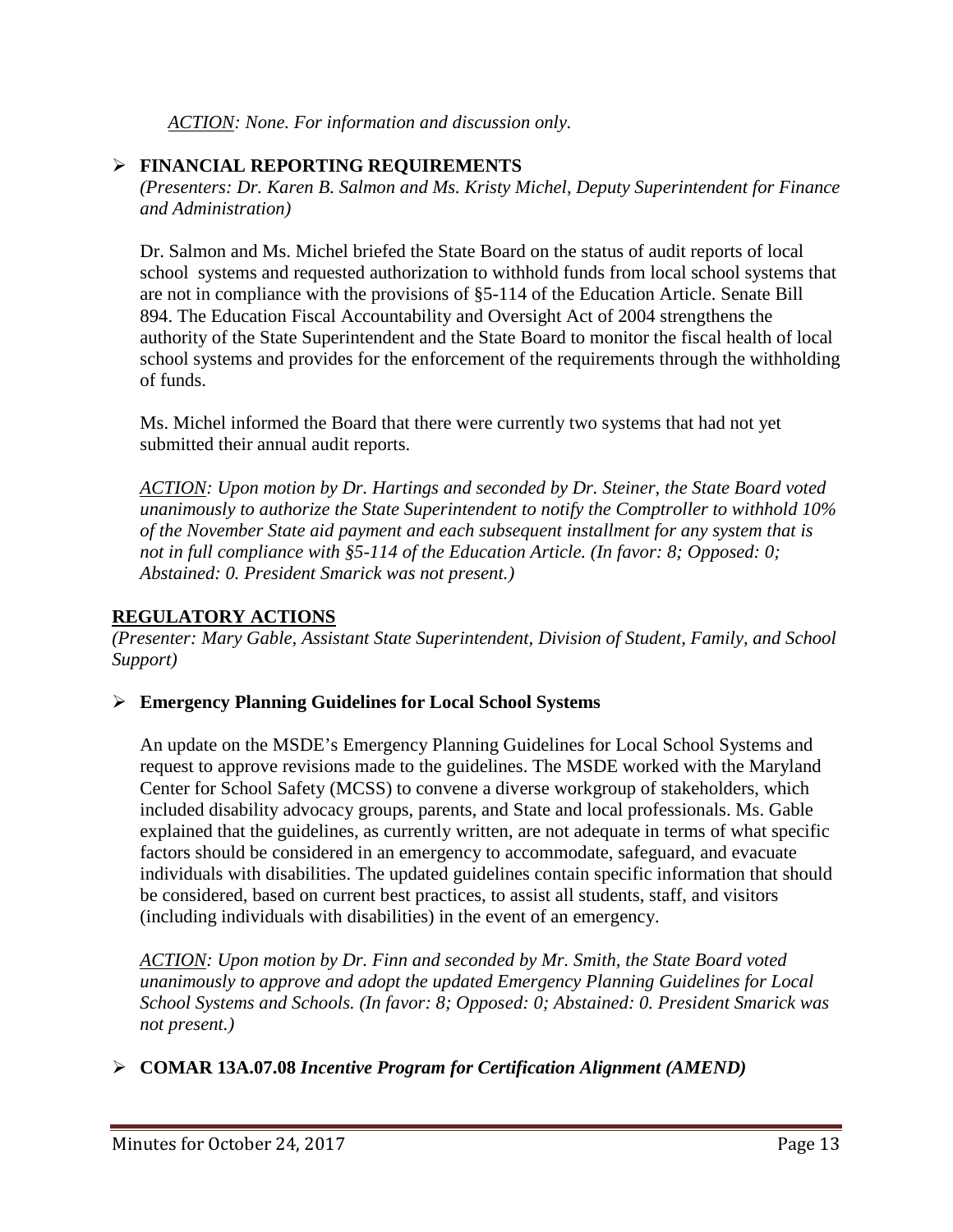A request for permission to publish proposed changes to the regulation to update and clarify language and align with current National Board for Professional Teaching Standards (NBPTS).

*ACTION: Upon motion by Ms. Iszard, with a seconded by Dr. Li, the State Board unanimously granted permission to publish the proposed amendments. (In favor: 8; Opposed: 0; Abstained: 0. President Smarick was not present.)*

# **COMAR 13A.04.16** *Programs in Fine Arts* **(ADOPTION)**

A request for permission to adopt the proposed amendments to the regulation to incorporate the new National Core Arts Standards and align with recommendations in the Governor's P-20 Leadership Council Arts Education in Maryland Schools. The final revised draft includes the following recommended changes:

- The inclusion of prekindergarten in fine arts instruction.
- The delineation of experiences in all art forms for students in prekindergarten – grade 5.
- The ability for students in grades 6-8 to specialize in one or more art forms.
- The addition of Media Arts as the  $5<sup>th</sup>$  art form, as defined by the National Core Arts Standards.
- The inclusion and formalization of the Fine Arts Education Advisory Panel.

*ACTION: Upon motion by Dr. Steiner, with a second by Ms. Iszard, the State Board approved the adoption of the proposed amendments. (In favor: 8; Opposed: 0; Abstained: 0. President Smarick was not present.)*

# **OPINIONS**

Ms. Kameen announced the following Opinions and Orders:

- *Kevin and Leah B. v. Howard County Board of Education* early K entry Opin. No. 17-38
- *Donna Young v. Prince George's County Board of Education (II)* employee termination – Opin. No. 17-39
- *Yvette Finlay-Gaines v. Montgomery County Board of Education –* teacher termination Opin. No. 17-34
- *Jatin W. v. Montgomery County Board of Education –* residency **Amended** Order No. OR17-14; amended the order that was originally issued to indicate that it was a dismissal of the appeal
- *Heather A. v. Anne Arundel County Board of Education –* residency Order No. OR17-15; dismissed as untimely
- *Kiona B. v. Anne Arundel County Board of Education –* student transfer Order No. OR17- 16; dismissed as untimely
- *Richard and Julia B. v. Howard County Board of Education –* walking route Order No. OR17-17; dismissed as untimely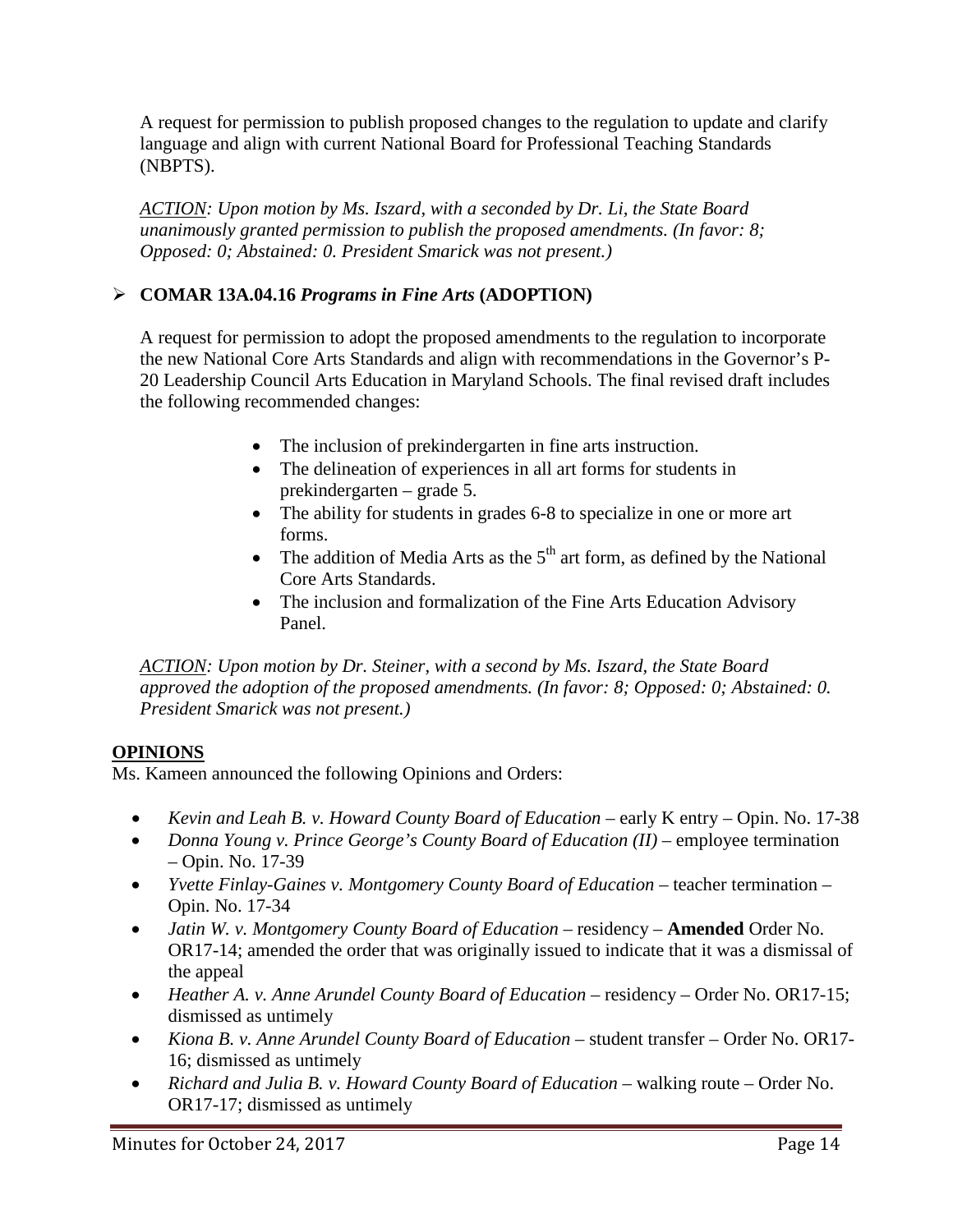• *Lee Thomassen v. Baltimore County Board of Education –* request for reconsideration – Order No. OR17-18; denied

## **ADJOURNMENT**

With no further business before the Board, the meeting was adjourned at 4:45 p.m.

Respectfully submitted,

Karen B. Salmon, Ph.D. Secretary/Treasurer

Date: October 24, 2017

*The information included here provides a summary of the agenda items presented and actions taken during the meeting of the Maryland State Board of Education. The audio recordings of the meetings are the official record of the meetings and can be located at:<http://www.marylandpublicschools.org/stateboard/Pages/Meetings-2017.aspx>*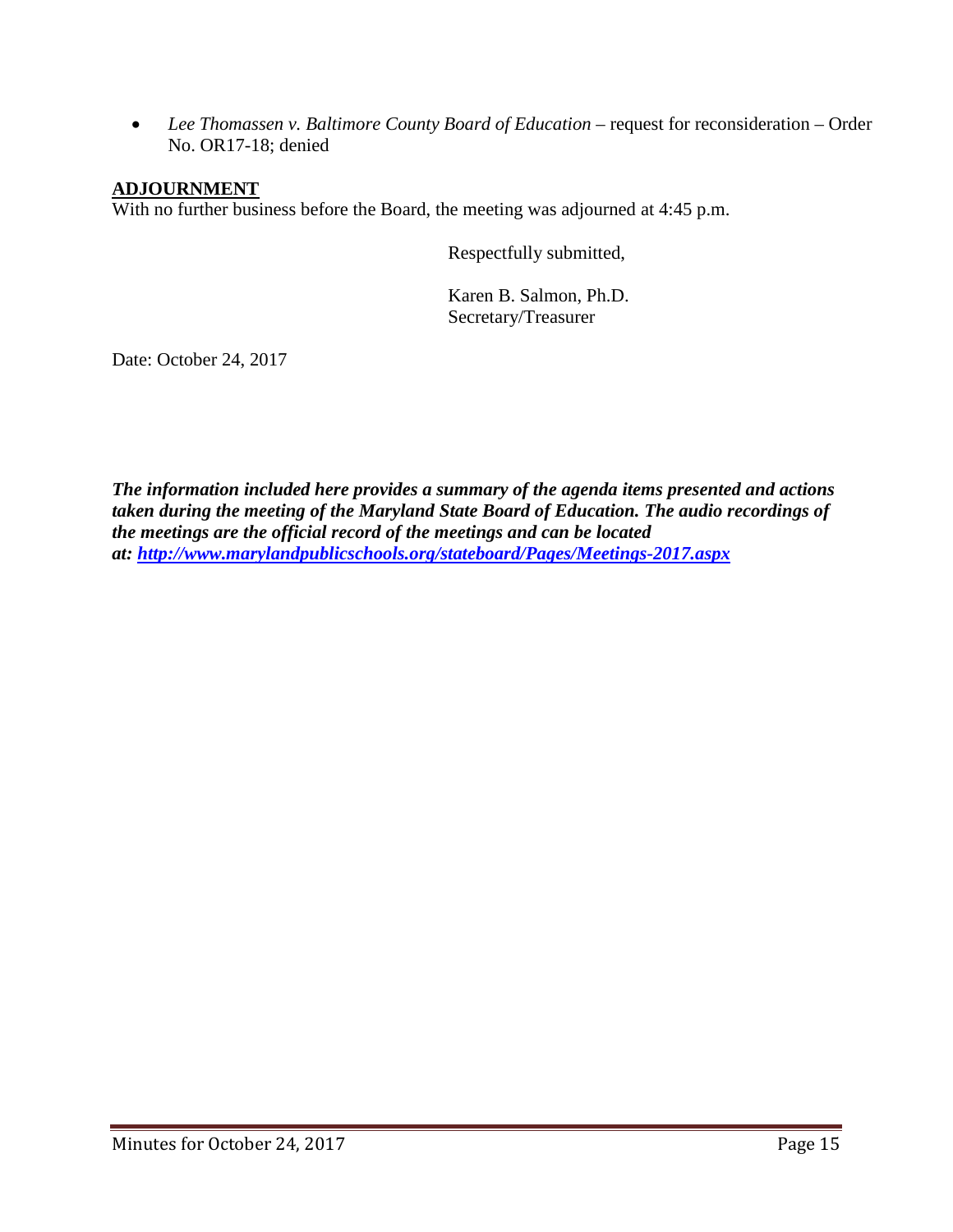# **MARYLAND STATE BOARD OF EDUCATION PRESIDING OFFICER'S WRITTEN STATEMENT FOR CLOSING A MEETING ("CLOSING STATEMENT") UNDER OPEN MEETINGS ACT (General Provisions Article § 3-305)**

- 1. Recorded vote to close the meeting. Date: October 24, 2017 Time: 1:00 p.m. Location: 200 West Baltimore Street, Baltimore, MD 21201 Motion to close meeting made by: Andy Smarick Seconded by: Dr. Chester Finn Members in favor: 9 Opposed: 0 Abstaining: 0 Absent: 1 (Dr. Irene Zoppi Rodriguez)
- 2. The meeting was closed under authority of Section 3-305(b) of the General Provisions Article of the Annotated Code of Maryland (check all provisions that apply). This meeting will be closed under General Provision Art. § 3-305(b) only.
	- 1. To discuss: (i) the appointment, employment, assignment, promotion, discipline, demotion, ☑ compensation, removal, resignation, or performance evaluation of appointees, employees, or officials over whom this public body has jurisdiction; or (ii) any other personnel matter that affects one or more specific individuals.
	- 2. To protect the privacy or reputation of individuals concerning a matter not related to public business.  $\Box$
	- 3. To consider the acquisition of real property for a public purpose and matters directly related thereto.  $\Box$
	- 4. To consider a matter that concerns the proposal for a business or industrial organization to locate,  $\Box$ expand, or remain in the State.
	- 5. To consider the investment of public funds.  $\Box$ 
		- 6. To consider the marketing of public securities.
		- 7. To consult with counsel to obtain legal advice.
		- 8. To consult with staff, consultants, or other individuals about pending or potential litigation.
		- 9. To conduct collective bargaining negotiations or consider matters that relate to the negotiations.
	- 10. To discuss public security, if the public body determines that public discussion would constitute a  $\Box$ risk to the public or to public security, including: (i) the deployment of fire and police services and staff; and (ii) the development and implementation of emergency plans.
	- 11. To prepare, administer, or grade a scholastic, licensing, or qualifying examination.  $\Box$
	- 12. To conduct or discuss an investigative proceeding on actual or possible criminal conduct.  $\Box$
	- 13. To comply with a specific constitutional, statutory, or judicially imposed requirement that prevents  $\Box$ public disclosures about a particular proceeding or matter.
	- 14. Before a contract is awarded or bids are opened, to discuss a matter directly related to a negotiating  $\Box$ strategy or the contents of a bid or proposal, if public discussion or disclosure would adversely impact the ability of the public body to participate in the competitive bidding or proposal process.
- 3. For each provision checked above, disclosure of the topic to be discussed and the public body's reason for discussing that topic in closed session.

| Citation (insert # |  |
|--------------------|--|
| from above)        |  |
| $$3-305(b)$ (1)    |  |
| $§ 3-305(b) (7)$   |  |

 $\Box$ ☑  $\Box$  $\Box$ 

Topic Reason for closed-session discussion to topic

§ 3-305(b) (1) Internal Board Management State Superintendent performance evaluation. § 3-305(b) (7) Legal Advice Obtained legal advice on legal appeals and Prince George's County Public Schools audit.

ff zrau

4. This statement is made by \_\_\_\_\_\_\_\_\_\_\_\_\_\_\_\_\_\_\_\_\_\_\_\_\_\_\_\_\_\_, Presiding Officer.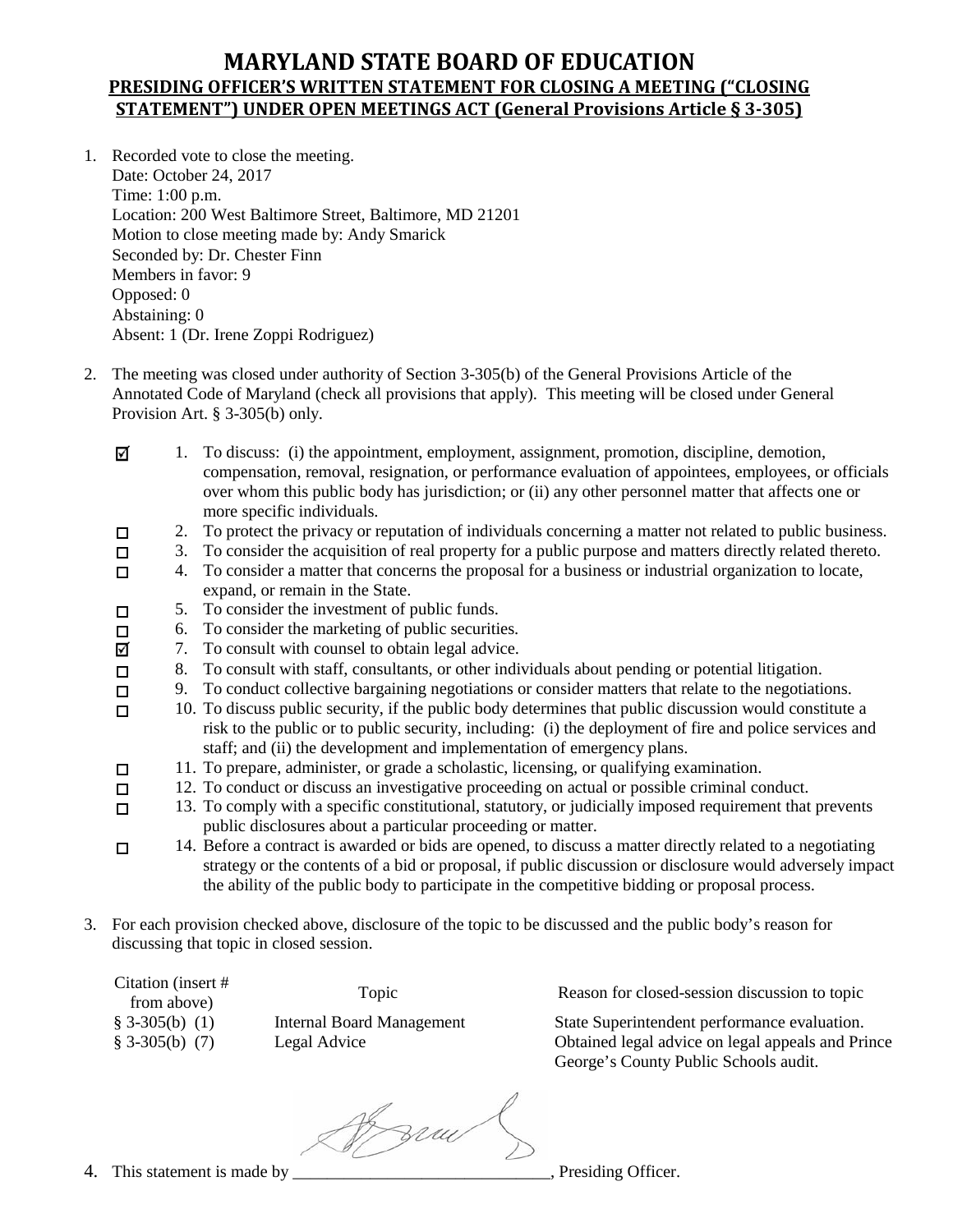#### **MARYLAND STATE DEPARTMENT OF EDUCATION**

#### **PERSONNEL APPROVALS FOR THE October 24, 2017 BOARD MEETING**

#### **I. Appointments Grade 19 and above:**

| <b>NAME</b>                          | <b>POSITION</b>                                                                                     | <b>SALARY</b><br><b>GRADE</b> | <b>DIVISION/OFFICE</b>                                                                                                | <b>DATE OF</b><br><b>APPOINTMENT</b> |
|--------------------------------------|-----------------------------------------------------------------------------------------------------|-------------------------------|-----------------------------------------------------------------------------------------------------------------------|--------------------------------------|
| Boone, Jody L.                       | Vocational Rehabilitation Director III -<br>Office of Field Services/Client Services                | 24                            | Office of the Deputy for Finance and<br>Administration, Division of Rehabilitation<br>Services                        | <b>TBD</b>                           |
| Ford, Gregg K.                       | Education Program Specialist I, Technology<br><b>Accessibility Specialist</b>                       | 21                            | Office of the Deputy for Teaching and<br>Learning, Division of Curriculum, Research,<br>Assessment and Accountability | <b>TBD</b>                           |
| Powell, Holly L.                     | <b>Education Program Specialist II, Nonpublic</b><br>School Approval Specialist(s)                  | 22                            | Office of the Deputy for School<br>Effectiveness, Division of Educator<br>Effectiveness                               | <b>TBD</b>                           |
| Renzi, Leah O.                       | <b>Education Program Supervisor,</b><br><b>Coordinator of Social Studies</b>                        | 22                            | Office of the Deputy for Teaching and<br>Learning, Division of Curriculum, Research,<br>Assessment and Accountability | <b>TBD</b>                           |
| Torchon, Martha A.                   | Education Program Specialist II - Program<br>for Assessment of Students with<br><b>Disabilities</b> | 22                            | Office of the Deputy for Finance and<br>Administration, Division of Rehabilitation<br>Services                        | <b>TBD</b>                           |
| II. Appointments Grade 18 and below: |                                                                                                     |                               |                                                                                                                       |                                      |
|                                      |                                                                                                     | <b>SALARY</b>                 |                                                                                                                       | <b>DATE OF</b>                       |

| NAME           | <b>POSITION</b>           | <b>GRADE</b> | <b>DIVISION/OFFICE</b>                    | <b>APPOINTMENT</b> |
|----------------|---------------------------|--------------|-------------------------------------------|--------------------|
| Deans, Michael | Human Resources Officer I | 15/10        | Office of the Deputy for Finance and      | 10/11/17           |
|                |                           |              | Administration, Office of Human Resources |                    |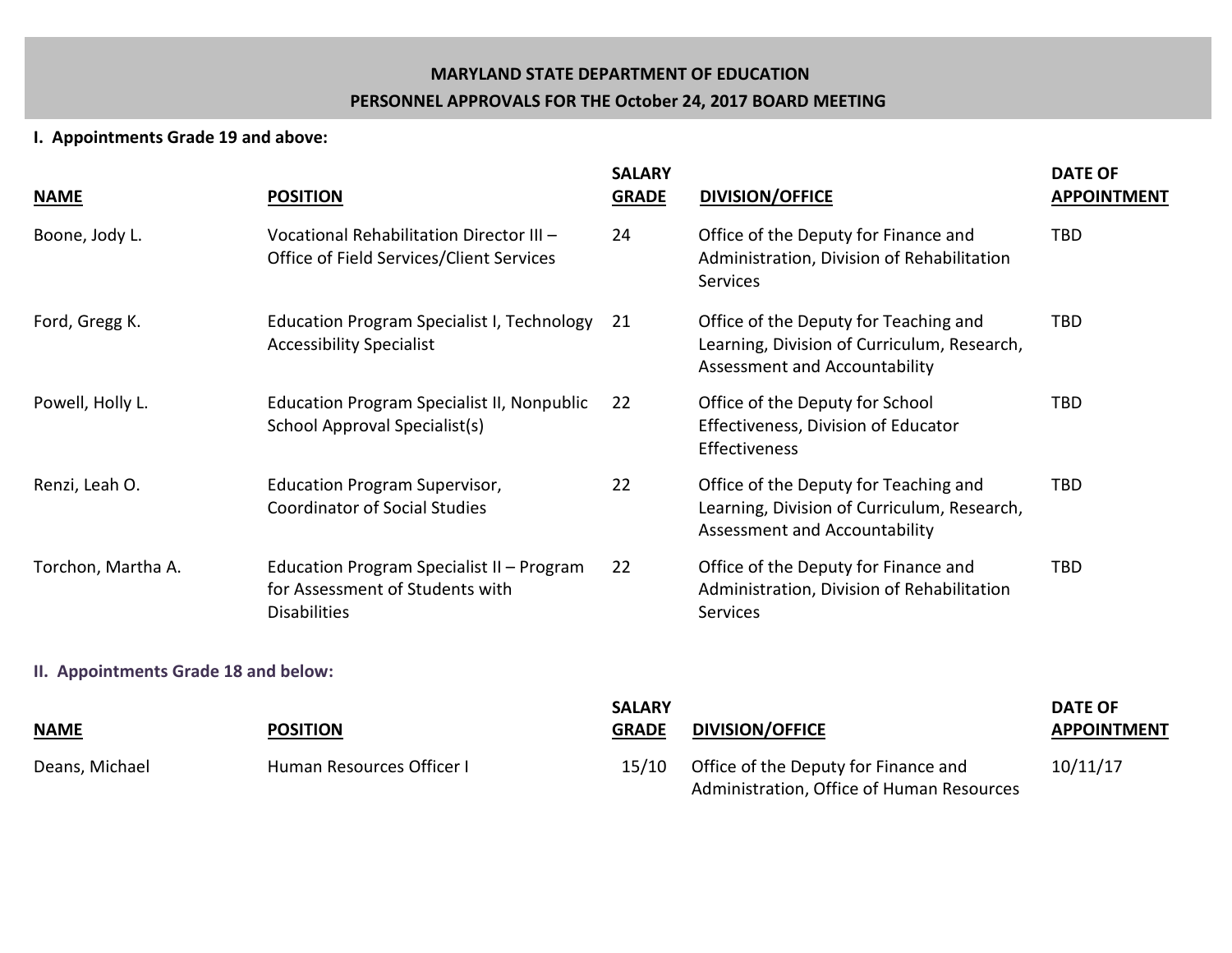**II. Appointments Grade 18 and below (con't):**

| <b>NAME</b>                     | <b>POSITION</b>                               | <b>SALARY</b><br><b>GRADE</b> | <b>DIVISION/OFFICE</b>                                                                                       | <b>DATE OF</b><br><b>APPOINTMENT</b> |
|---------------------------------|-----------------------------------------------|-------------------------------|--------------------------------------------------------------------------------------------------------------|--------------------------------------|
| Hasnain, Sohail                 | Vocational Rehabilitation Specialist II       | 13/3                          | Office of the Deputy for Finance and<br>Administration, Division of Rehabilitation<br><b>Services</b>        | 10/11/17                             |
| Myers, Manuela                  | Administrator II                              | 17/16                         | Office of the Deputy for Finance and<br>Administration, Division of Rehabilitation<br><b>Services</b>        | 10/11/17                             |
| Pensyl, Matthew L.              | Teacher, Academic                             | <b>IEPP</b>                   | Deputy State Superintendent, Office of<br>School Effectiveness, Juvenile Services<br><b>Education System</b> | 09/25/17                             |
| Piette, Craig R.                | Teacher, History/Office Systems<br>Management | <b>IEPP</b>                   | Deputy State Superintendent, Office of<br>School Effectiveness, Juvenile Services<br><b>Education System</b> | 09/27/17                             |
| Rodriguez, Cynthia              | Vocational Rehabilitation Specialist II       | 13/3                          | Office of the Deputy for Finance and<br>Administration, Division of Rehabilitation                           | 10/11/17                             |
| Stegall, William G.             | Teacher, Resource                             | <b>IEPP</b>                   | Deputy State Superintendent, Office of<br>School Effectiveness, Juvenile Services<br><b>Education System</b> | 09/27/17                             |
| Vallangca, Evelyn J.            | Teacher, Academic                             | <b>IEPP</b>                   | Deputy State Superintendent, Office of<br>School Effectiveness, Juvenile Services<br><b>Education System</b> | 09/25/17                             |
| III. Other Actions: Promotional |                                               |                               |                                                                                                              |                                      |
| <b>NAME</b>                     | <b>POSITION</b>                               | <b>SALARY</b><br><b>GRADE</b> | <b>DIVISION/OFFICE</b>                                                                                       | <b>DATE OF</b><br><b>APPOINTMENT</b> |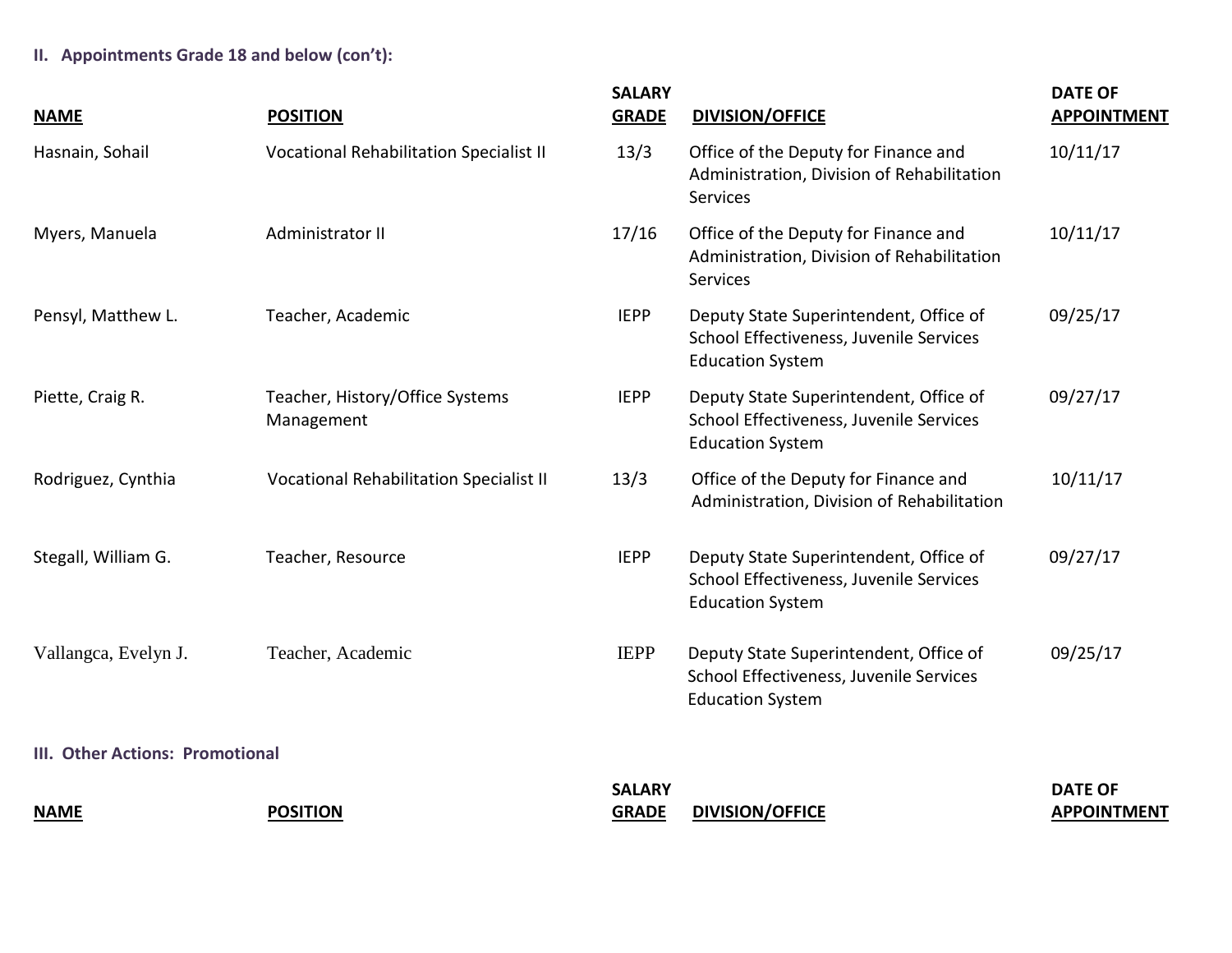

200 West Baltimore Street • Baltimore, MD 21201 • 410-767-0100 • 410-333-6442 TTY/TDD • MarylandPublicSchools.org

#### October 24, 2017

## BOARD LIST

The following professional appointment is submitted for approval by the State Board of Education:

| Name:                  | Jody L. Boone                                                                       |
|------------------------|-------------------------------------------------------------------------------------|
| <b>Position:</b>       | Vocational Rehabilitation Director III,<br>Office of Field Services/Client Services |
| Division:              | <b>Rehabilitation Services, Client Services</b>                                     |
| <b>Salary Grade:</b>   | State Salary Grade: 24<br>Annual Salary Range: \$73,612 - \$118,197                 |
| <b>Effective Date:</b> |                                                                                     |

# **JOB REQUIREMENTS**:

#### **EDUCATION:**

Possession of a Bachelor's Degree from an accredited college or university with coursework in Management, Supervision and Administration, or a closely related field. A Master's Degree preferred.

## **EXPERIENCE:**

Eight (8) years of professional experience in rehabilitation or in the adjudication and processing of disability claims is required. Five (5) years of the required experience must have included direct supervision of other professional employees or specialized experience as the technical lead in establishing eligibility and providing rehabilitation services for clients with disabilities or in developing disability claims and establishing eligibility for Social Security Disability Insurance and Supplemental Security Income disability benefits.

#### **DESCRIPTION**:

This is a management position serving as the Director of the Division's Office of Field Services/Client Services Program responsible for planning, directing, administering and implementing a comprehensive, coordinated, efficient, and cost-effective service delivery system to promote the economic and personal independence of persons with significant disabilities through their achievement of maximum independence of competitive integrated employment outcomes consistent with their strengths, preferences, and informed choice.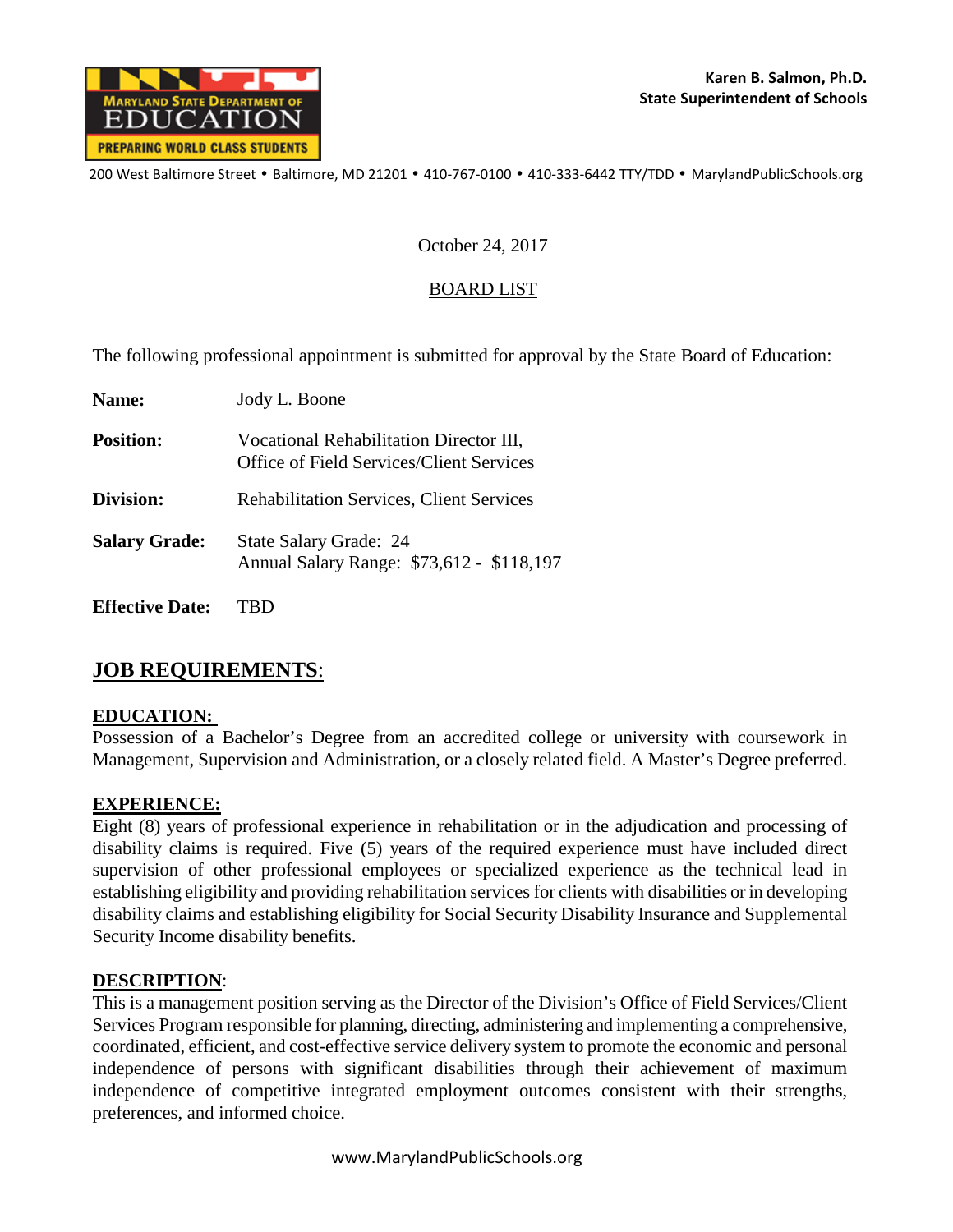Jody L. Boone Page Two

## **QUALIFICATIONS:**

#### **Education:**

The Johns Hopkins University (Baltimore, Maryland) 2004 – Master's Degree in Clinical Counseling

Hood College (Frederick, Maryland) 2000 – Bachelor's Degree in Psychology

Howard Community College (Columbia, Maryland) 1988 – Associates Degree in Business Administration

# **Experience:**

Maryland State Department of Education (Baltimore, Maryland)

| $2005$ – Present:                      | Program Manager II, Rehabilitation Services/Technical Assistance |
|----------------------------------------|------------------------------------------------------------------|
|                                        | <b>Branch</b>                                                    |
| $2009 - 2012$ :                        | Staff Specialist III, Rehabilitation Services/Business Services  |
| $2005 - 2009$ :                        | Vocational Rehabilitation Specialist, Technical Specialist,      |
|                                        | <b>Rehabilitation Services/Business Liaison</b>                  |
|                                        | Discovering Options (Silver Spring, Maryland)                    |
| 2004:                                  | <b>Employment Services Coordinator</b>                           |
|                                        | Frederick County Mental Health Association (Frederick, Maryland) |
|                                        | $2003 - 2004$ : Counseling Intern                                |
|                                        | Center for Integrative Medicine (Baltimore, Maryland)            |
|                                        | 1999 – 2004: Clinical Research Assistant                         |
|                                        | On Earth Peace Assembly (New Windsor, Maryland)                  |
|                                        | 1997 – 1999: Office Manager                                      |
|                                        | Robert J. Temple, M.D., P.A., (Columbia, Maryland)               |
|                                        | 1995 – 1997: Office Manager                                      |
|                                        | Medical Management Resources, (Central Maryland)                 |
|                                        | 1993 – 1995: Independent Contractor – Medical Services Sales     |
| The Rouse Company (Columbia, Maryland) |                                                                  |
|                                        | 1985 – 1993: Operations Administrator                            |
|                                        |                                                                  |

# **EMPLOYMENT STATUS:**

Promotional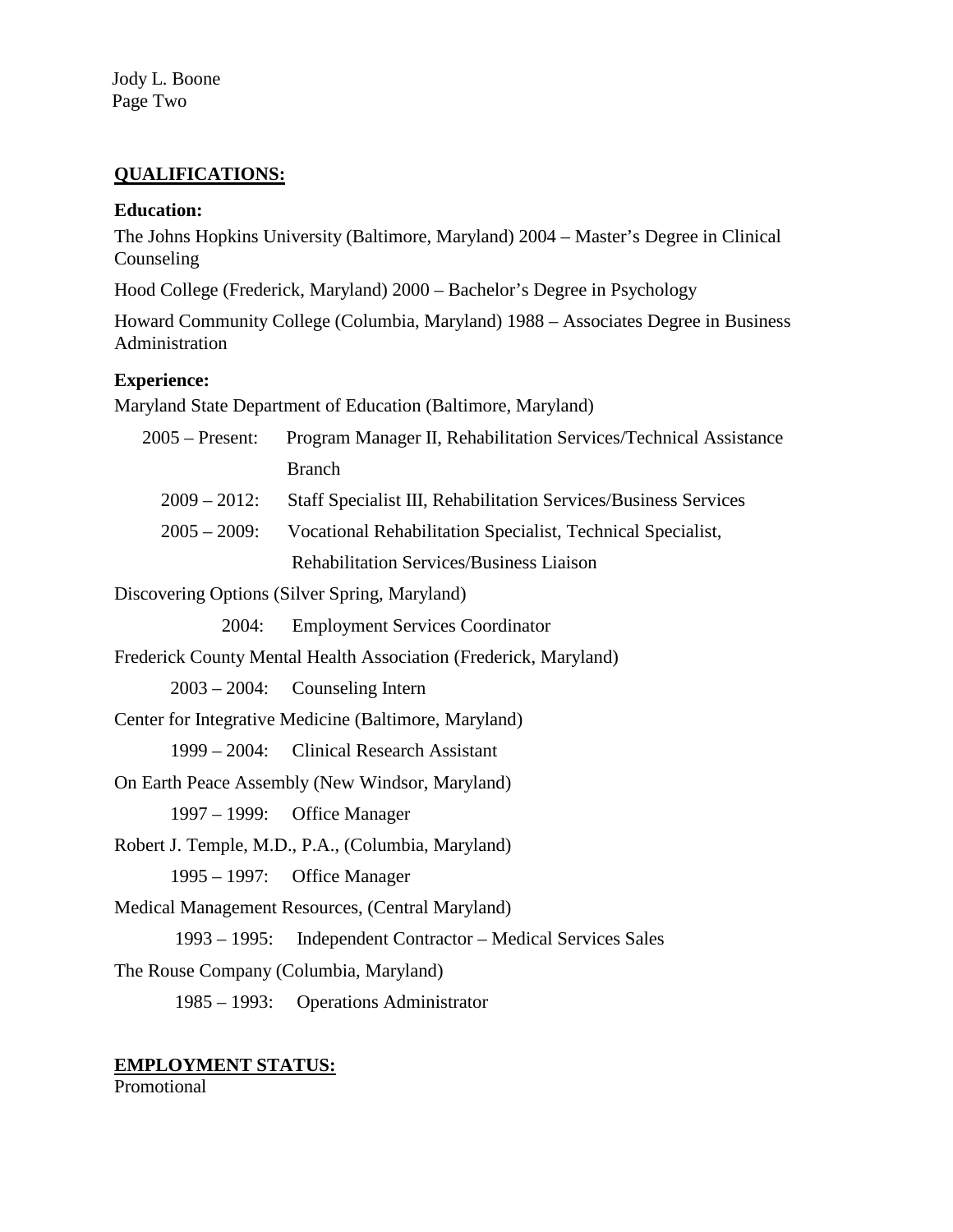

200 West Baltimore Street • Baltimore, MD 21201 • 410-767-0100 • 410-333-6442 TTY/TDD • MarylandPublicSchools.org

### October 24, 2017

## BOARD LIST

The following professional appointment is submitted for approval by the State Board of Education:

| Name:                  | Gregg K. Ford                                                                 |
|------------------------|-------------------------------------------------------------------------------|
| <b>Position:</b>       | Education Program Specialist I,<br><b>Technology Accessibility Specialist</b> |
| Division:              | Curriculum, Research, Assessment, and Accountability                          |
| <b>Salary Grade:</b>   | State Salary Grade: 21<br>Annual Salary Range: \$60,543 - \$97,203            |
| <b>Effective Date:</b> |                                                                               |

# **JOB REQUIREMENTS**:

## **EDUCATION:**

Master's Degree or equivalent 36 credit hours of post baccalaureate course work in Special Education, Instructional Technology, Assistive Technology, Web-based Design or a related field.

#### **EXPERIENCE:**

Four (4) years of professional work experience with assistive technology, digital learning, and accessibility compliance.

#### **DESCRIPTION:**

This is a professional position responsible for ensuring that all digital products generated by the Maryland State Department of Education (MSDE) are accessible to individuals with disabilities.

www.MarylandPublicSchools.org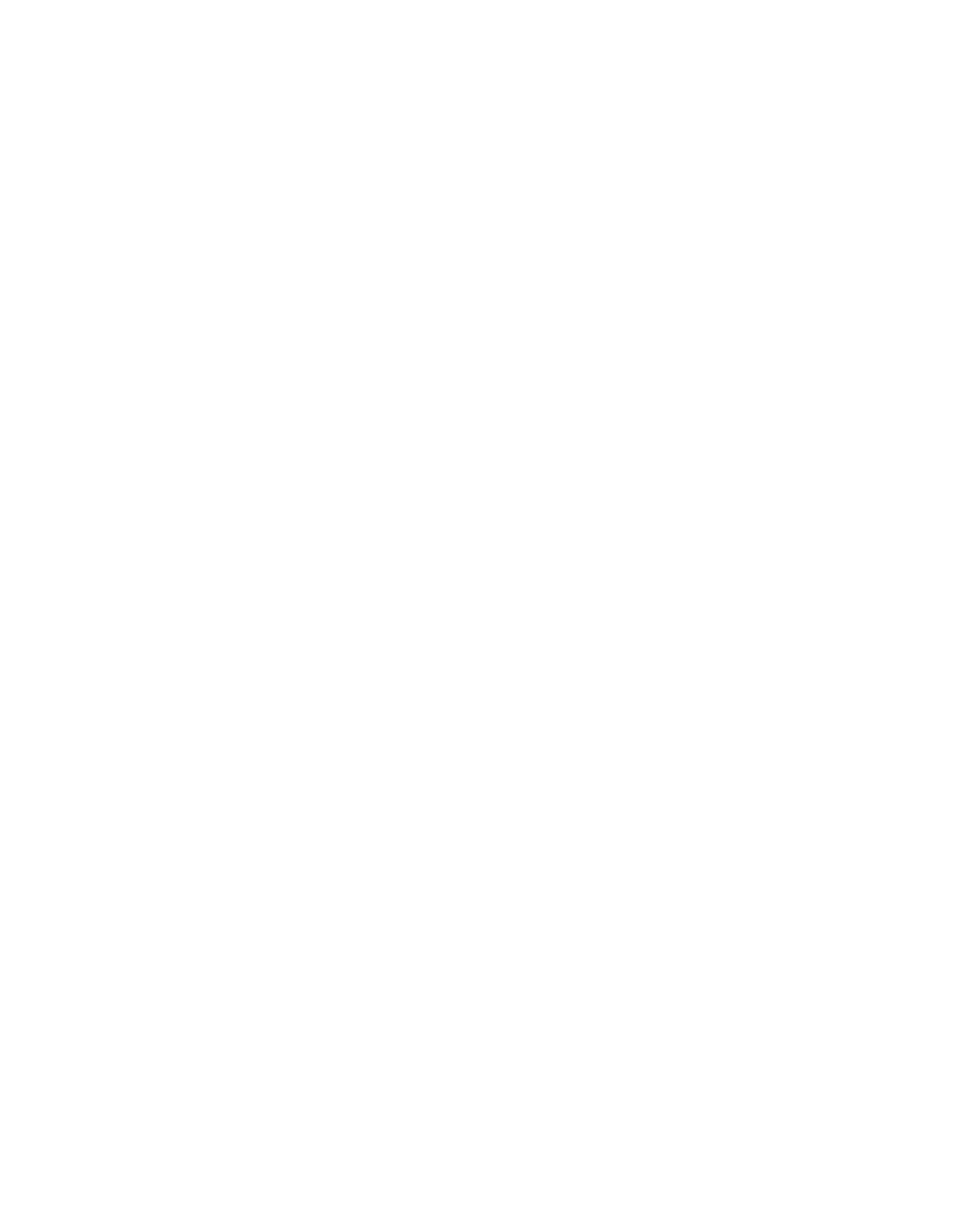Gregg K. Ford Page Two

## **QUALIFICATIONS:**

## **Education:**

University of Maryland (Adelphi, Maryland) 2005 – Master's Degree in Distance Education; 2007 – Master's Degree in Business Administration

Morgan State University (Baltimore, Maryland) 2001 – Bachelor's Degree in Fine Arts: Graphic Design and Advertising

## **Experience:**

Baltimore City Public Schools (Baltimore, Maryland)

| $2011 - 2017$ : Manager of Communications Technologies                      |
|-----------------------------------------------------------------------------|
| $2009 - 2011$ : Staff Specialist – Engagement & Communications              |
| 2005 – 2011: Application Developer University of Maryland School Of Nursing |
| 2005: Multimedia Specialist                                                 |

The Johns Hopkins Bloomberg School Of Public Health (Baltimore, Maryland)

2004 – 2005: Multimedia Technician

## **EMPLOYMENT STATUS:**

New Hire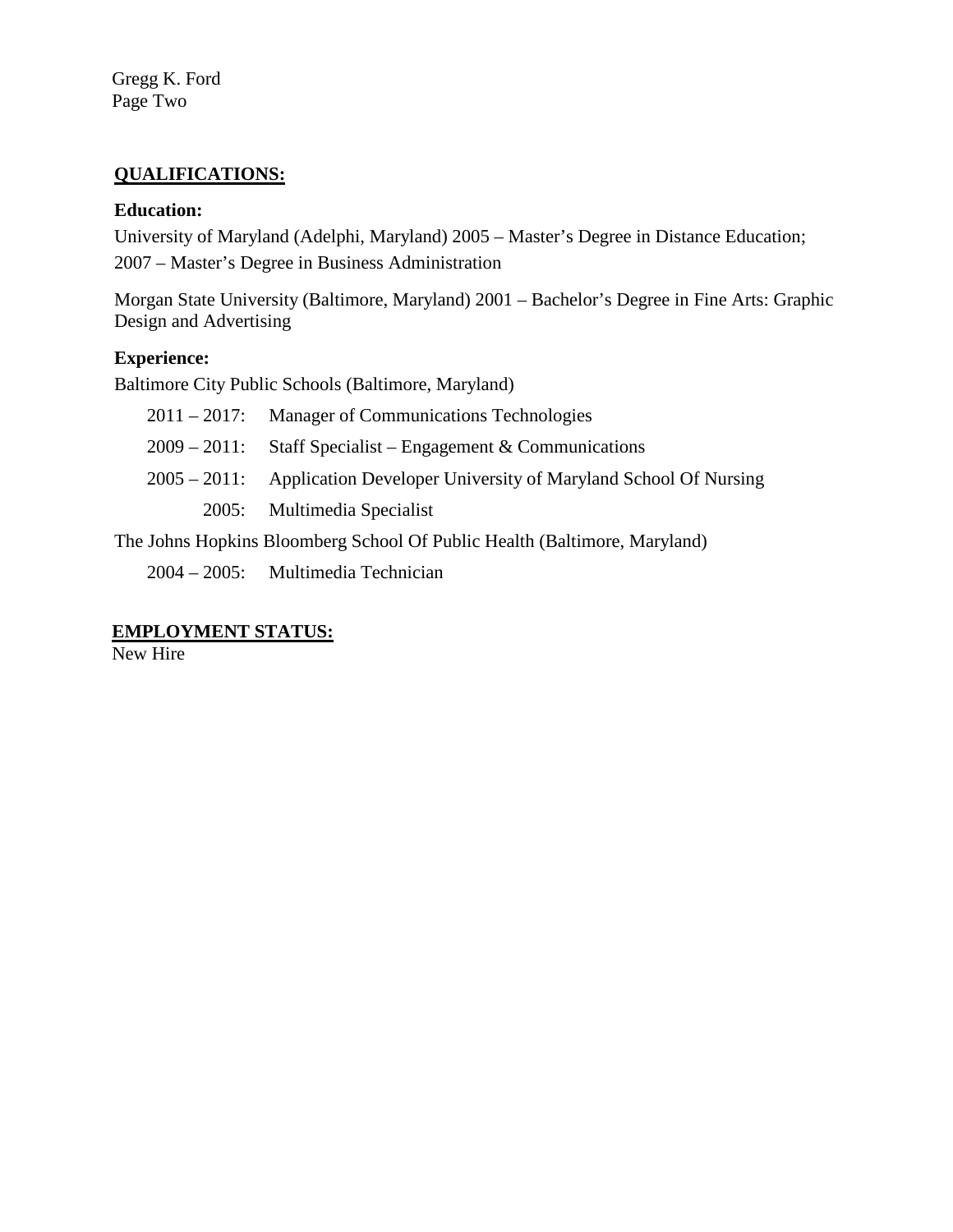

200 West Baltimore Street • Baltimore, MD 21201 • 410-767-0100 • 410-333-6442 TTY/TDD • MarylandPublicSchools.org

### October 24, 2017

### BOARD LIST

The following professional appointment is submitted for approval by the State Board of Education:

| Name:                  | Holly L. Powell                                                          |
|------------------------|--------------------------------------------------------------------------|
| <b>Position:</b>       | Education Program Specialist II,<br>Nonpublic School Approval Specialist |
| Division:              | <b>Educator Effectiveness</b>                                            |
| <b>Salary Grade:</b>   | State Salary Grade: 22<br>Annual Salary Range: \$64,608 - \$103,743      |
| <b>Effective Date:</b> |                                                                          |

# **JOB REQUIREMENTS**:

## **EDUCATION:**

A Master's Degree or equivalent 36 post baccalaureate credit hours of course work in Education, Special Education or a related field.

#### **EXPERIENCE:**

Five years of professional work experience in education that must include experience in the application of regulations. Administration and/or supervisory experience in a special education setting desirable.

## **DESCRIPTION:**

This a professional position serving as a lead technical specialist responsible for providing leadership, technical and legal expertise in all aspects of the approval of nonpublic educational programs, including those for students with disabilities who are unable to be educated in public schools.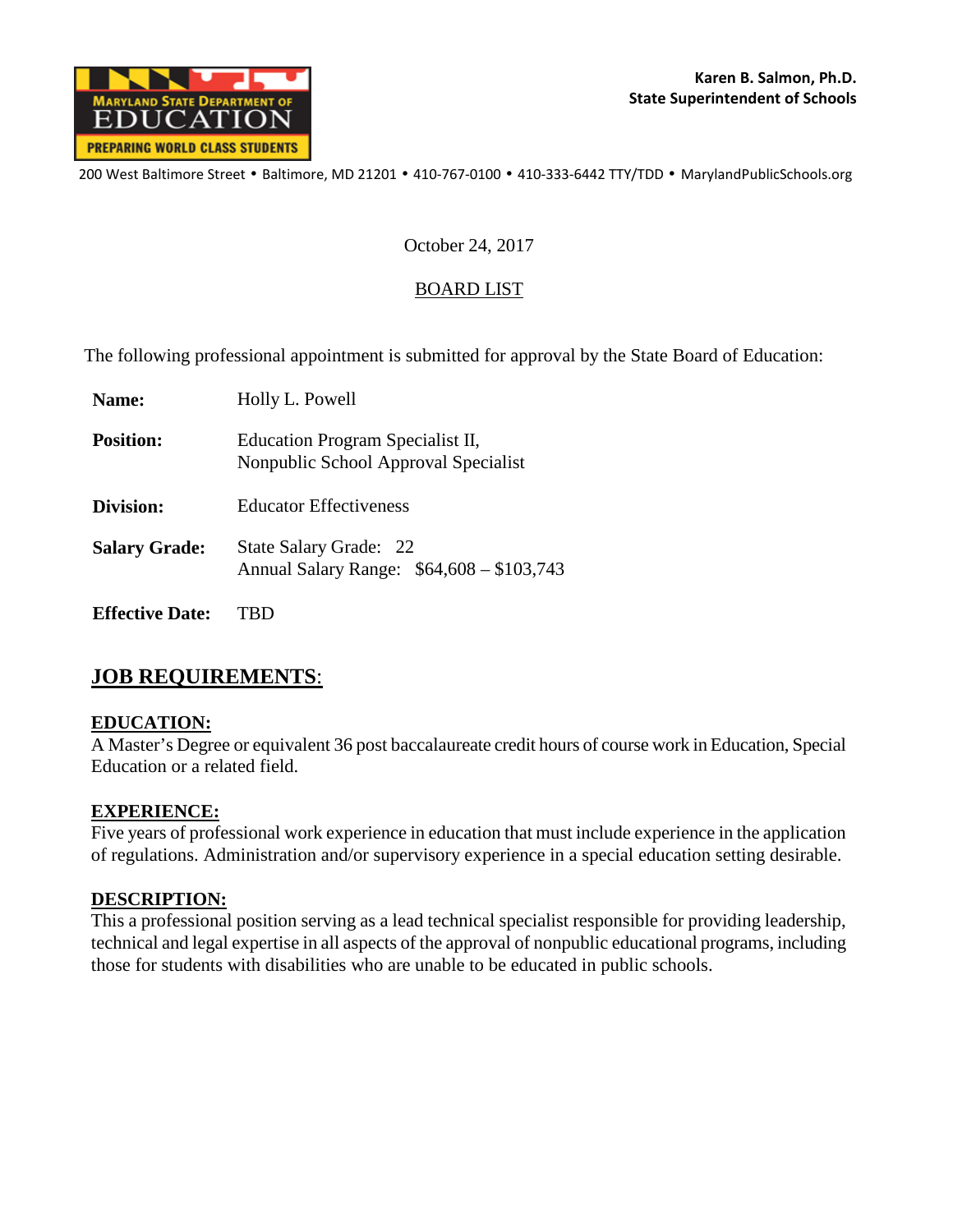Holly Powell Page Two

## **QUALIFICATIONS:**

### **Education:**

University of Maryland at Baltimore (Baltimore, Maryland) 2003 – Master's Degree in Social Work; 1998 – Bachelor's Degree in Psychology (Child Development)

Board of Social Work Examiners (Baltimore, Maryland) 2006 Licensed Certified Social Worker-Clinical

#### **Experience:**

Board of Child Care (Baltimore, Maryland)

2017 – Present: Clinical Supervisor

Good Shepherd Services (Halethorpe, Maryland)

2014 – 2017: Related Services Manager

New Pathways, Inc. (Towson, Maryland)

2010 – 2014: Clinical Supervisor

2009 – 2010: Case Manager

The Woodbourne Center-Children's Diagnostic and Treatment Center (Baltimore, Maryland)

2006 – 2009: Therapist

Board of Child Care-Strawbridge School (Baltimore, Maryland)

2003 – 2006: Clinical Social Worker

#### **EMPLOYMENT STATUS:**

New Hire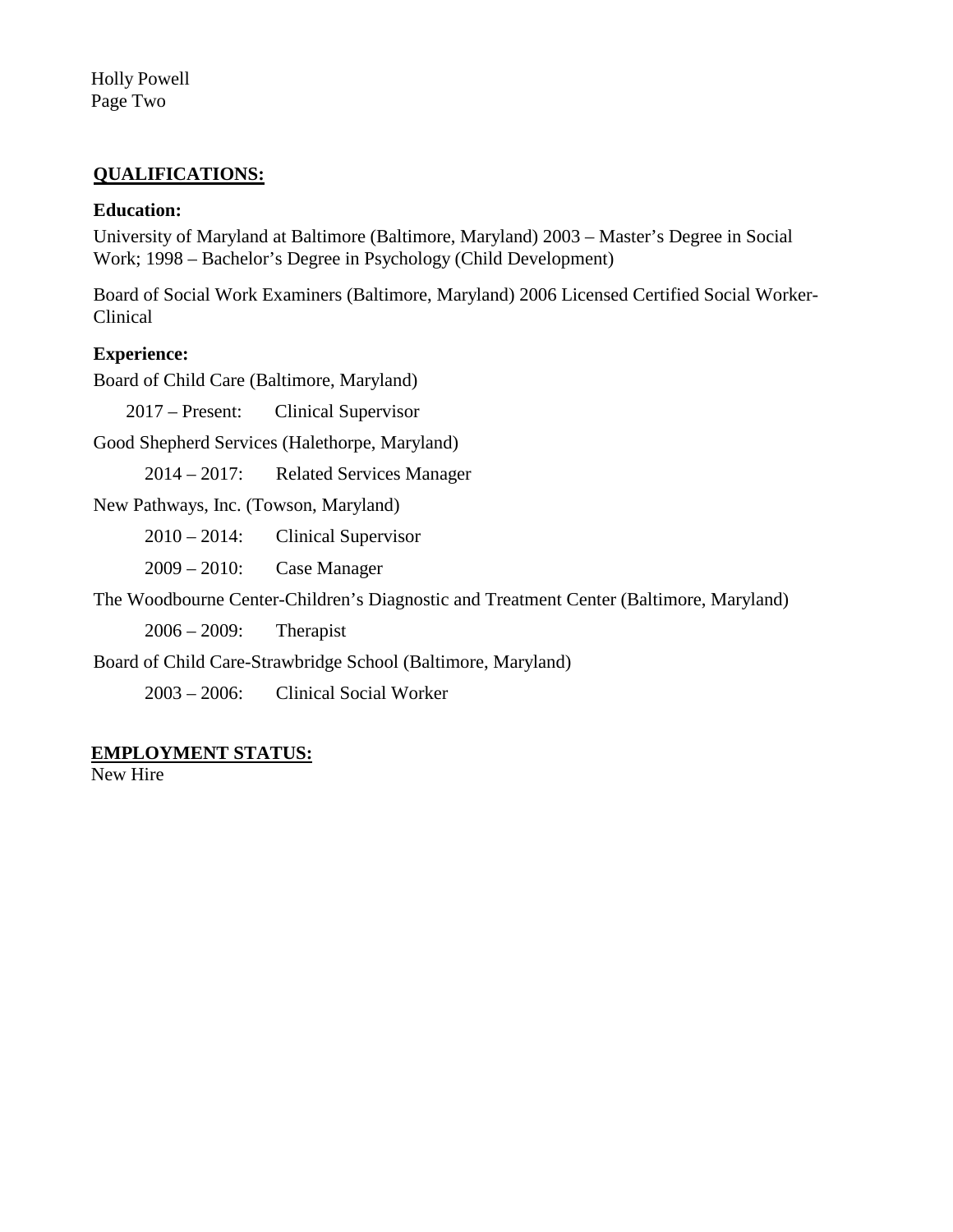

200 West Baltimore Street • Baltimore, MD 21201 • 410-767-0100 • 410-333-6442 TTY/TDD • MarylandPublicSchools.org

#### October 24, 2017

## BOARD LIST

The following professional appointment is submitted for approval by the State Board of Education:

| Name:                  | Leah Osteen Renzi                                                            |
|------------------------|------------------------------------------------------------------------------|
| <b>Position:</b>       | <b>Education Program Supervisor,</b><br><b>Coordinator of Social Studies</b> |
| Division:              | Curriculum, Research, Assessment, and Accountability                         |
| <b>Salary Grade:</b>   | <b>State Salary Grade: 22</b><br>Annual Salary Range: \$64,608 - \$103,743   |
| <b>Effective Date:</b> | 1P1                                                                          |

# **JOB REQUIREMENTS**:

## **EDUCATION:**

Master's Degree or equivalent 36 credit hours of post baccalaureate course work in Social Studies or Social Studies Education.

## **EXPERIENCE:**

Five years of professional administrative, accountability or teaching experience in or affiliated with an education program including two (2) years of experience in coordinating or administering an education program or service directly related to Social Studies. Experience with K-12 Social Studies programs preferred.

#### **DESCRIPTION:**

This is a professional position responsible for the coordination of all activities of the Office of Social Studies for kindergarten through high school.

www.MarylandPublicSchools.org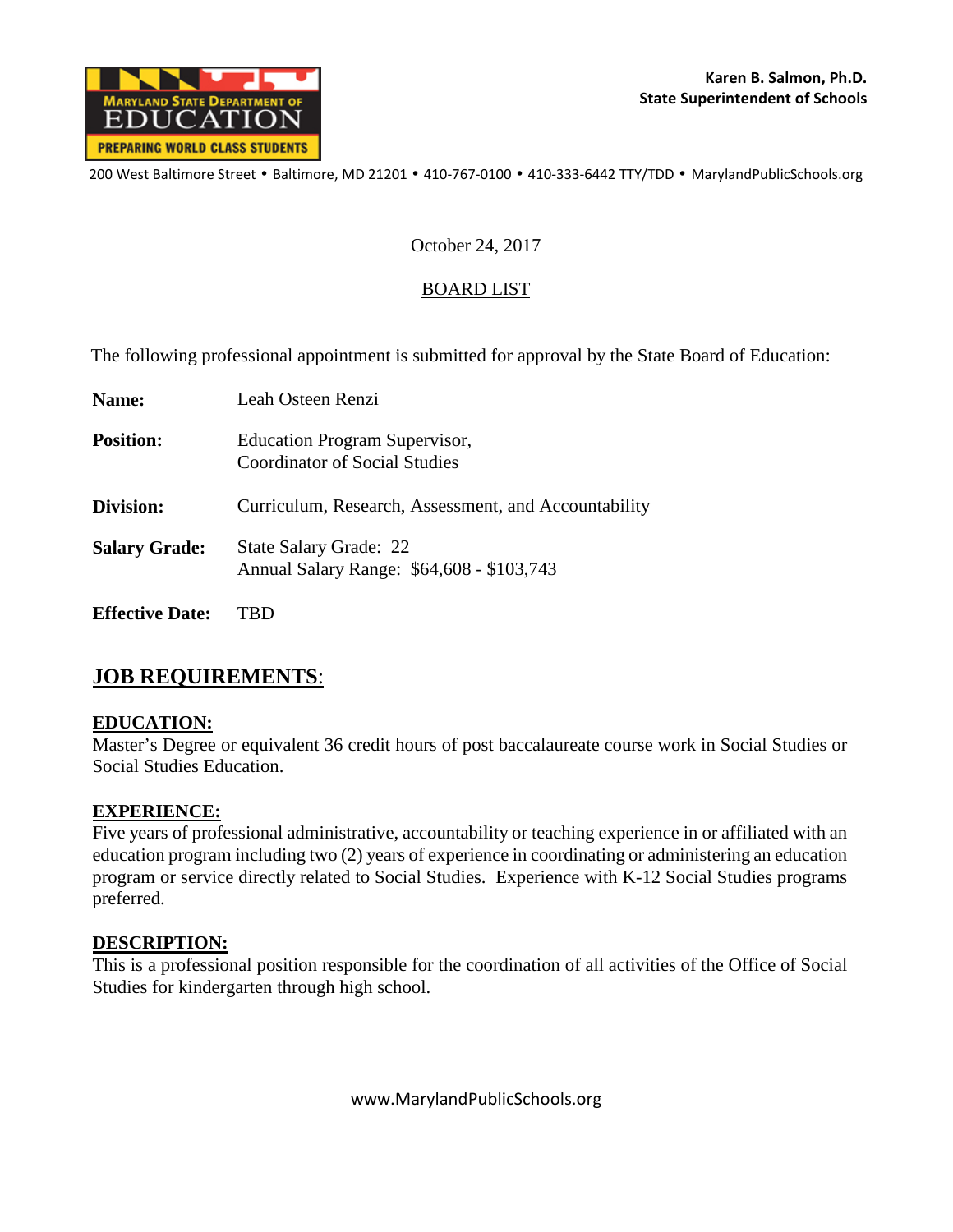Leah Osteen Renzi Page Two

## **QUALIFICATIONS:**

#### **Education:**

The Johns Hopkins University (Baltimore, Maryland) 2004 - Master's Degree in Liberal Arts

Cambridge University (Cambridge, England) 2003 - Certification in English Literature

Towson University (Baltimore, Maryland) 1994 - Bachelor's Degree in Social Science and Secondary Education

#### **Experience:**

Baltimore County Public Schools (Baltimore, Maryland)

| $2017$ – Present: | Student and Teacher Accessing Tomorrow (S.T.A.T.) Mentor Teacher, |
|-------------------|-------------------------------------------------------------------|
|                   | Kenwood High School                                               |
| $2014 - 2017$ :   | Ninth Grade Team Leader and Social Studies Teacher, Overlea High  |
|                   | School                                                            |
| $2008 - 2014$ :   | Social Studies Teacher, Parkville Middle School                   |
| $2002 - 2008$     | Social Studies Department Chair, Eastern Technical High School    |
| $1999 - 2002$     | Social Studies Department Chair, Dundalk Middle School            |
| $1995 - 1999$ :   | Social Studies Teacher, Randallstown High School                  |
|                   |                                                                   |

National Center for History Education (Baltimore, Maryland)

2001 – 2003: Master Teacher

College Board Advanced Placement (Baltimore, Maryland)

2000 – 2004: Vertical Team Consultant

Pine Ridge Productions (Jacksonville, Florida)

1995 – 2005: Consultant (part-time)

**EMPLOYMENT STATUS:**

New Hire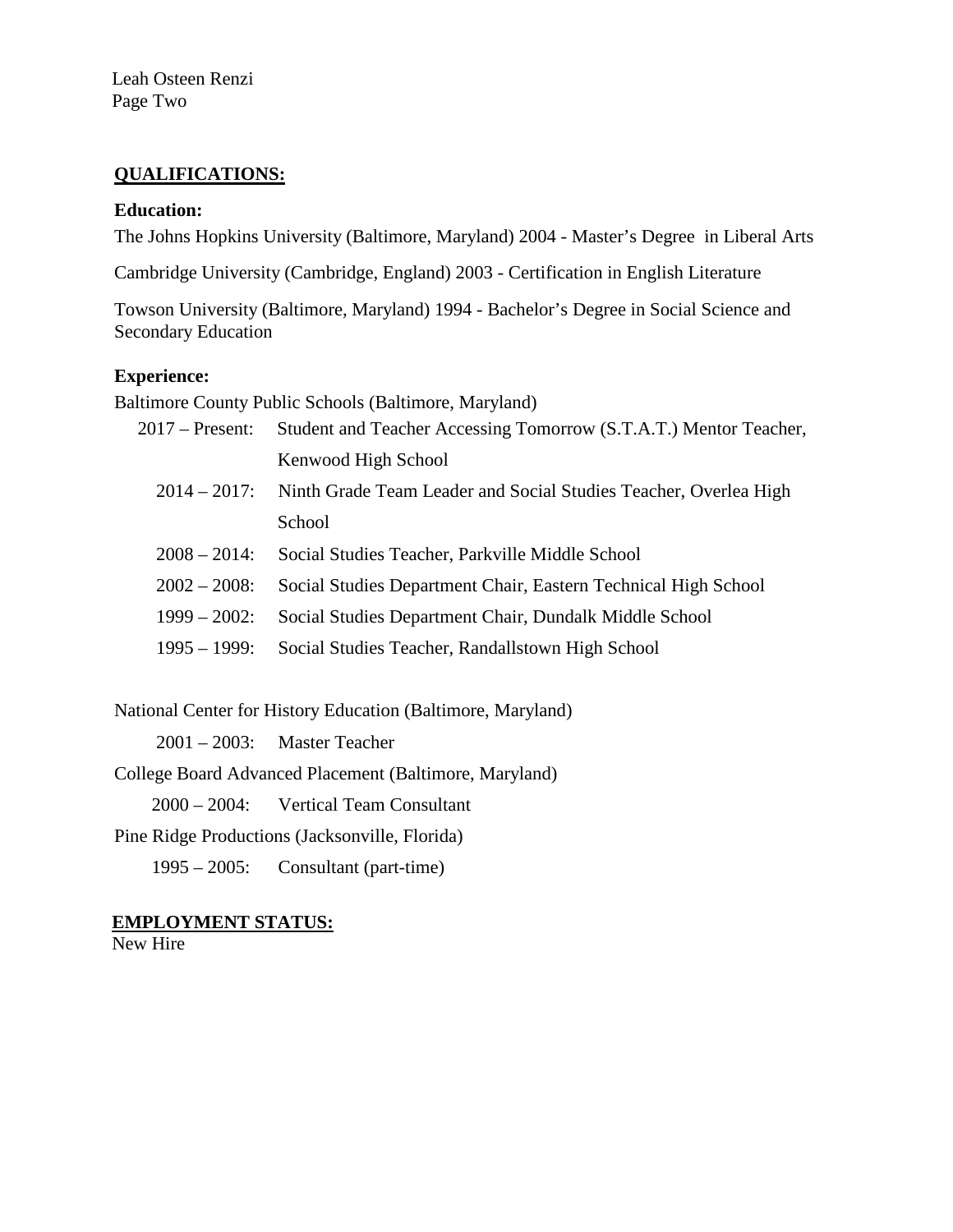

200 West Baltimore Street • Baltimore, MD 21201 • 410-767-0100 • 410-333-6442 TTY/TDD • MarylandPublicSchools.org

#### October 24, 2017

## BOARD LIST

The following professional appointment is submitted for approval by the State Board of Education:

| Name:                  | Martha A. Torchon                                                                               |
|------------------------|-------------------------------------------------------------------------------------------------|
| <b>Position:</b>       | Education Program Specialist II,<br>Program Manager for Assessment of Studies with Disabilities |
| Division:              | Curriculum, Research, Assessment and Accountability                                             |
| <b>Salary Grade:</b>   | <b>State Salary Grade: 22</b><br>Annual Salary Range: \$64,608 - \$103,743                      |
| <b>Effective Date:</b> |                                                                                                 |

# **JOB REQUIREMENTS**:

## **EDUCATION:**

Possession of a Master's Degree or equivalent 36 credit hours of post-baccalaureate course work from an accredited college or university.

#### **EXPERIENCE:**

Five (5) years of administrative or teaching experience in or affiliated with an education program; this experience to include coordinating or administering an education program or education assessment related area. Experience in analysis, assessment, and research within programs serving student with disabilities is preferred.

## **NOTE:**

Two additional years of experience directly related to the position may be Substituted for the required Master's Degree.

## **DESCRIPTION:**

The purpose of this position is to manage the implementation of the Maryland State assessment programs as they relate to students with disabilities. Areas of responsibility will be to serve as the Project Manager for all alternate assessments to include the Alternate Maryland School Assessment (Alt-MSA) for science and the National Center for State Collaborative (NCSC) for reading and mathematics, for students with significant cognitive disabilities as required by the federal Elementary and Secondary Education Act (ESEA) and the Individuals with Disabilities Education Act (IDEA).

www.MarylandPublicSchools.org